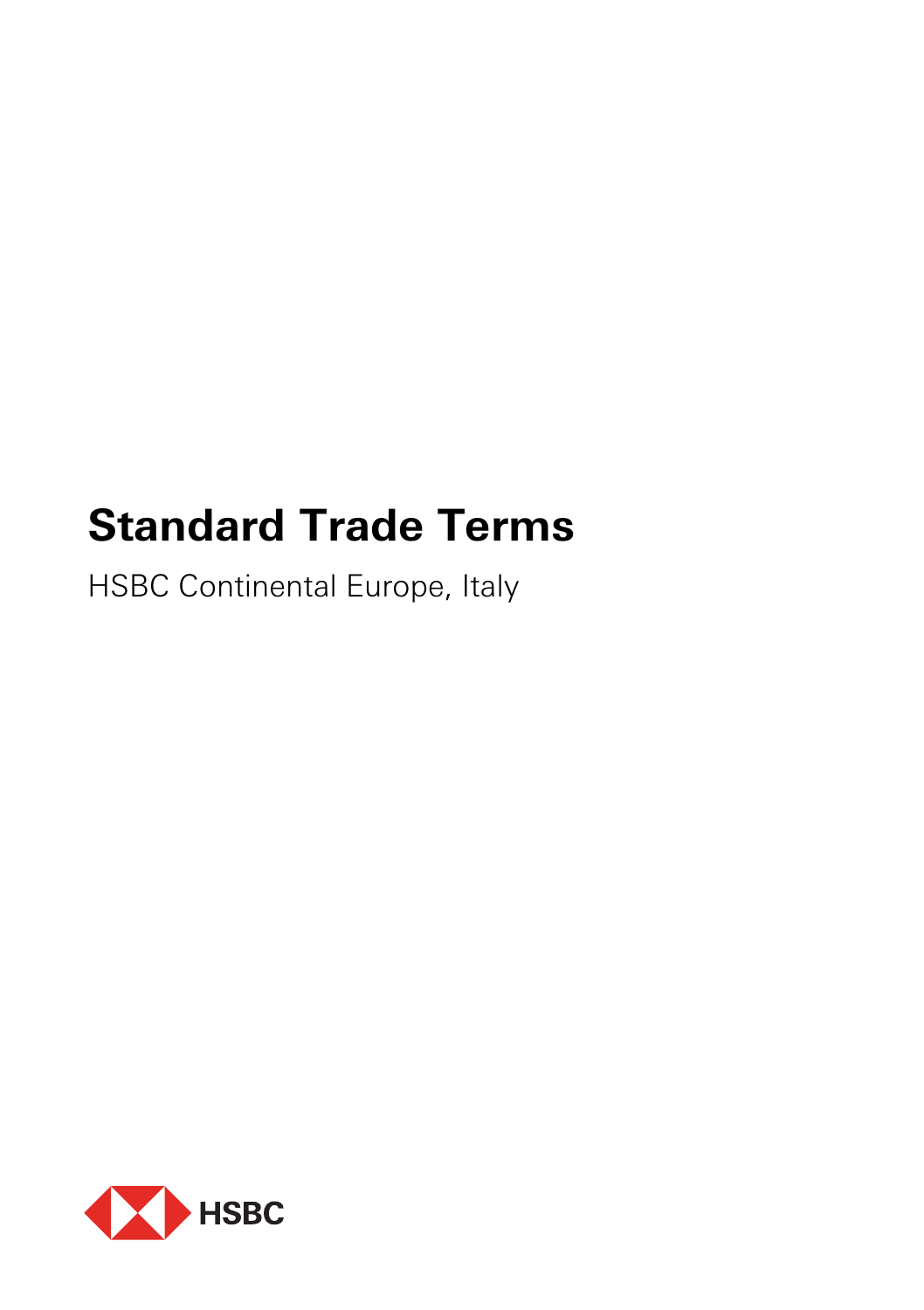# **CONTENTS**

| 1.              | <b>APPLICATION</b>                                           | 3                       |
|-----------------|--------------------------------------------------------------|-------------------------|
|                 | <b>SECTION 1 - TRADE SERVICES</b>                            | $\overline{\mathbf{4}}$ |
| 2.              | <b>ICC RULES</b>                                             | 4                       |
| 3.              | DOCUMENTARY CREDITS                                          | 4                       |
| 4.              | <b>INSTRUMENTS</b>                                           | $\overline{7}$          |
| 5.              | <b>COLLECTIONS</b>                                           | 9                       |
| 6.              | <b>FINANCE</b>                                               | 10                      |
| 7.              | <b>TRADE FINANCE LOANS</b>                                   | 11                      |
| 8.              | APPLICATIONS FOR RELEASE OF GOODS, SHIPPING GUARANTEES       |                         |
|                 | AND LETTERS OF INDEMNITY                                     | 13                      |
|                 | <b>SECTION 2 - REIMBURSEMENT, INDEMNITY AND OTHER RIGHTS</b> | 13                      |
| 9.              | REIMBURSEMENT AND INDEMNITY                                  | 14                      |
| 10 <sub>1</sub> | <b>CASH COLLATERAL</b>                                       | 14                      |
| 11.             | <b>PLEDGE</b>                                                | 15                      |
| 12.             | <b>TRUST RECEIPTS</b>                                        | 16                      |
| 13.             | SET-OFF                                                      | 17                      |
| 14.             | SUPPLEMENTARY RIGHTS                                         | 17                      |
|                 | <b>SECTION 3 - FEES AND PAYMENTS</b>                         | 17                      |
| 15.             | FEES, COMMISSION, INTEREST AND CHARGES                       | 17                      |
| 16.             | PAYMENTS                                                     | 18                      |
|                 | SECTION 4 - REPRESENTATIONS, UNDERTAKINGS AND SANCTIONS      | 19                      |
|                 | 17. REPRESENTATIONS AND WARRANTIES                           | 19                      |
|                 | 18. UNDERTAKINGS                                             | 21                      |
| 19.             | COMPLIANCE WITH LAWS AND SANCTIONS                           | 23                      |
|                 | <b>SECTION 5 - INSTRUCTIONS AND ELECTRONIC PLATFORMS</b>     | 24                      |
| 20.             | INSTRUCTIONS                                                 | 24                      |
| 21.             | PLATFORMS                                                    | 26                      |
|                 | <b>SECTION 6 - OTHER</b>                                     | 27                      |
| 22.             | <b>LIMITATION ON LIABILITY</b>                               | 27                      |
| 23.             | DISCLOSURE, CONFIDENTIALITY AND PRIVACY                      | 29                      |
| 24.             | <b>MISCELLANEOUS</b>                                         | 30                      |
| 25.             | <b>GOVERNING LAW AND JURISDICTION</b>                        | 31                      |
|                 | <b>SECTION 7 - DEFINITIONS AND INTERPRETATION</b>            | 32                      |
| 26.             | DEFINITIONS AND INTERPRETATION                               | 32                      |
| 27.             | <b>COUNTRY CONDITIONS</b>                                    | 38                      |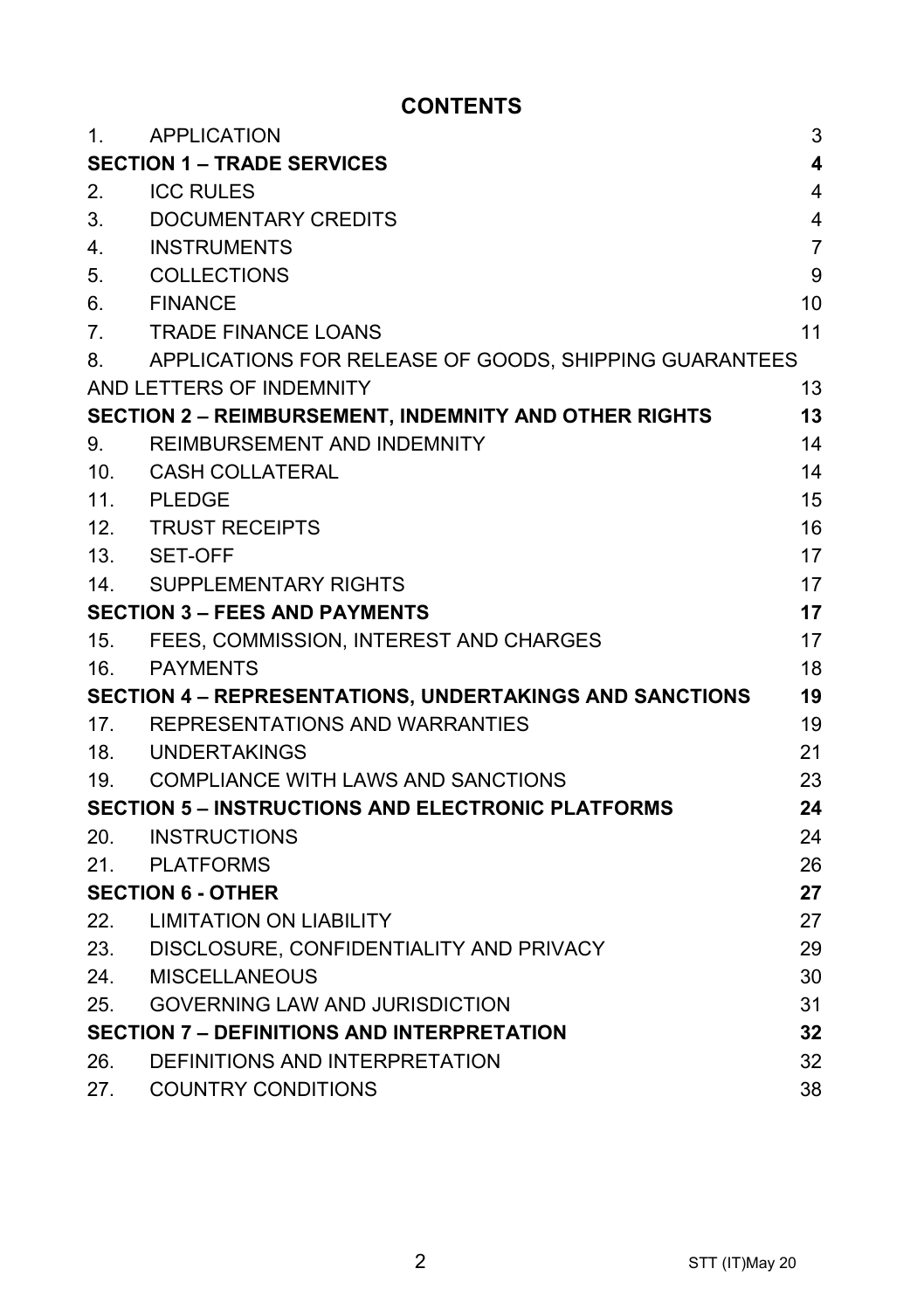# **STANDARD TRADE TERMS (THESE TERMS)**

## **1. APPLICATION**

1.1 These Terms shall apply to any Trade Service which HSBC may agree to make available or procure at the request of the Customer and shall include any relevant Country Conditions.

1.2 These Terms shall, where applicable, be subject to other terms and conditions in relation to services provided by HSBC to the Customer (including any banking service or account operating agreement) from time to time. In relation to any Trade Service, where any conflict arises between these Terms and any other applicable terms and conditions, the terms and conditions shall apply in the following order of priority:

- (a) the Application;
- (b) the Facility Agreement (if any) and/or any applicable Security Agreement;
- (c) the Country Conditions (if any);
- (d) these Terms; and
- (e) such other terms.

1.3 HSBC does not offer any advice to the Customer in relation to any Trade Service. Whilst HSBC may provide information or express opinions from time to time, such information or opinions are not offered as advice. Before applying for, or accepting, any Trade Service, the Customer shall make such enquiries and assessments as the Customer considers appropriate and the Customer should place no reliance on HSBC to give advice or make recommendations. If the Customer is in doubt of any Trade Service, the Customer should seek independent professional advice.

1.4 Each Trade Service is separate and independent from the Trade Transaction to which such Trade Service relates and HSBC is in no way concerned with, subject to, or bound by, the terms of such Trade Transaction, even if a reference is included in any document relating to that Trade Service.

1.5 HSBC may name, instruct or procure any correspondent bank (including any HSBC Group member) to be the issuing, advising, nominated or confirming bank in respect of any Trade Service (and may restrict such correspondent bank to an HSBC Group member or a correspondent bank acceptable to HSBC) and is authorised to issue a counter-guarantee or counter-SBLC in such form and content as determined by HSBC in favour of the correspondent bank. HSBC may pay to, or receive from any correspondent bank, charges, commissions, fees or other payments.

1.6 Nothing in these Terms shall oblige HSBC to enter into or provide any Trade Service at any time.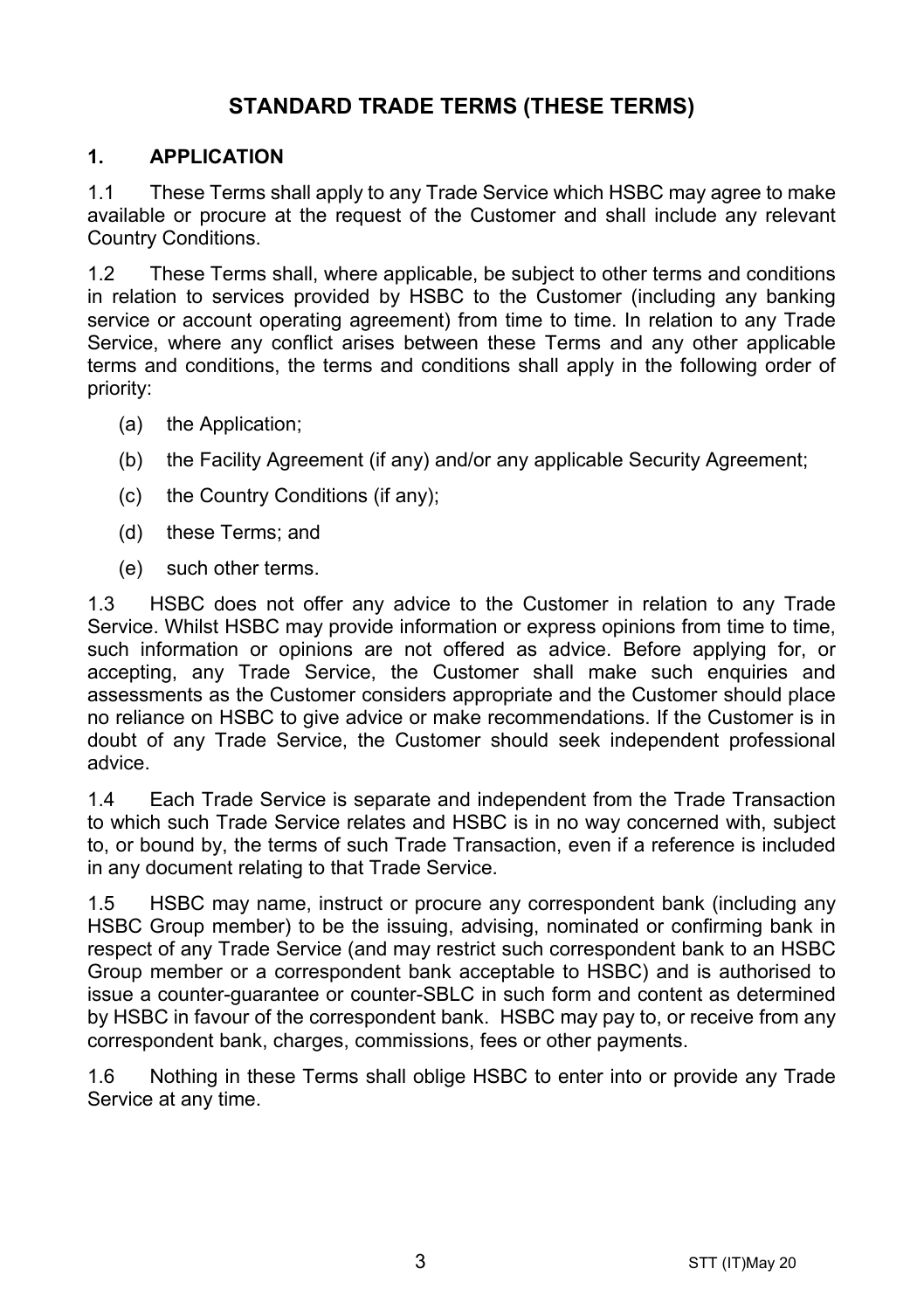# **SECTION 1 – TRADE SERVICES**

## **2. ICC RULES**

2.1 Unless the Customer otherwise requests (and HSBC agrees with such request):

(a) all Documentary Credits issued by HSBC will be issued subject to the Uniform Customs and Practice for Documentary Credits, 2007 Revision, ICC Publication No. 600 (UCP600) and, if required by HSBC, the Uniform Customs and Practice for Documentary Credits (UCP600) Supplement for Electronic Presentation (eUCP);

(b) all SBLCs issued by HSBC will be issued subject to the International Standby Practices 1998, ICC Publication No. 590 (ISP98);

(c) all bonds and guarantees issued by HSBC will be issued subject to the Uniform Rules for Demand Guarantees, ICC Publication No.758 (URDG 758); and

(d) all Collections will be undertaken subject to the Uniform Rules for Collections 1995, ICC Publication No. 522 (URC 522) and, if required by HSBC, the Uniform Rules for Collections (URC 522) Supplement for Electronic Presentation (eURC),

in each case, as may be revised from time to time (together the ICC Rules), and the rights and obligations of the Customer will be subject to the applicable ICC Rules in addition to these Terms.

2.2 If there is any conflict between any ICC Rule and these Terms, these Terms shall prevail.

#### **3. DOCUMENTARY CREDITS**

- 3.1 The terms in this Clause 3 apply to any Documentary Credits.
- 3.2 The Customer:

(a) undertakes to examine the customer copy of each Documentary Credit issued by HSBC in order to check its consistency with the relevant Application; and

(b) agrees to give immediate notice to HSBC of any objection to its contents.

#### **Imports**

3.3 HSBC is authorised to honour and pay any Claim made under a Documentary Credit which appears on its face to comply with its terms and/or any Documents drawn (or purporting to be drawn) and presented under such Documentary Credit in accordance with its terms, without reference to or further authority from the Customer or any other party, and without enquiring whether any Claim has been properly made, and notwithstanding that the validity of any such Claim, or the amount of it, may be in dispute. The Customer accepts any such Claim as conclusive evidence that HSBC was liable to honour and pay it, and any payment made, or any steps taken by HSBC in good faith under or in connection with it, shall be binding on the Customer.

3.4 The presentation of any Documents under a Documentary Credit shall be deemed to be in compliance with the terms of the Documentary Credit if HSBC determines that they appear to be in order and, taken as a whole, conform with the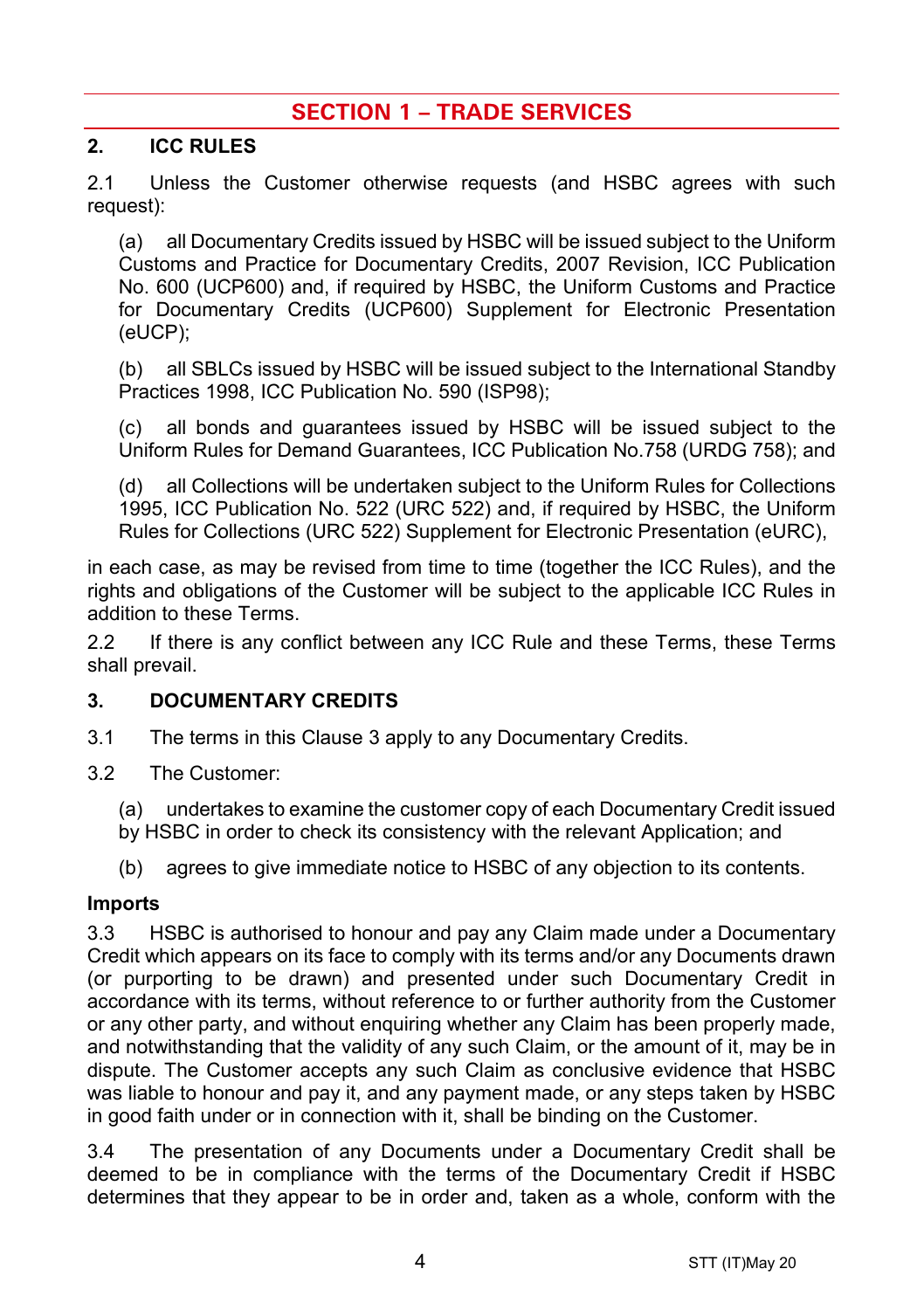requirements of the Documentary Credit. The Customer waives all claims against HSBC for any delay that may result in examining such Documents or any failure to identify any discrepancies that may exist.

3.5 Notwithstanding any contrary instruction from the Customer, HSBC may reject any Claim which HSBC determines does not comply with the terms of the relevant Documentary Credit. HSBC is not obliged to notify the Customer or to seek the Customer's waiver of any discrepancy before refusing the Claim. Where HSBC does seek a waiver in respect of any discrepancy, the taking of such action does not oblige HSBC to seek a waiver of any discrepancy at any other time.

3.6 If HSBC notifies the Customer of a discrepancy with respect to a Claim and the Customer requests HSBC and/or its correspondent bank or its agent to:

(a) effect payment under the Documentary Credit, notwithstanding the discrepancy; or

(b) countersign or issue any quarantee or indemnity covering the discrepancy,

the Customer confirms that its reimbursement obligations and the indemnity set out in Clause 9 (*REIMBURSEMENT AND INDEMNITY*) shall apply to such Claim and/or any such guarantee or indemnity.

3.7 HSBC may at any time amend or insert additional terms and conditions into a Documentary Credit as HSBC may consider appropriate, provided that any such amendment or additional terms and conditions shall not increase the Customer Liabilities in relation to such Documentary Credit. HSBC may, subject to the beneficiary's consent, cancel the whole or any unused balance of a Documentary Credit.

3.8 Notwithstanding any instruction in an Application, HSBC may restrict the availability of any Documentary Credit, or any advising or confirming, to its own offices or to any correspondent bank or agent of its choice and, in such case, HSBC may refuse to honour, or make payment for, any Document drawn or purporting to be drawn on any office, bank or other person other than such office, correspondent bank or agent.

3.9 If HSBC effects payment under a Documentary Credit prior to the maturity date of such Documentary Credit:

(a) (in the case where the Documentary Credit beneficiary bears interest) the Customer shall be liable to pay to HSBC the full amount of the Documentary Credit on the maturity date, even if HSBC only paid a discounted amount under the Documentary Credit; and

(b) (in the case where the Customer is required to bear interest under the Documentary Credit pursuant to any other agreement with HSBC) the Customer shall, on the maturity date of such Documentary Credit or such earlier date as may be demanded by HSBC, pay to HSBC the full amount of the Claim together with interest accruing on such Claim for the period from and including the date of HSBC's payment to and including the maturity date, such interest payable in accordance with Clause 15 (FEES, COMMISSION, INTEREST AND CHARGES).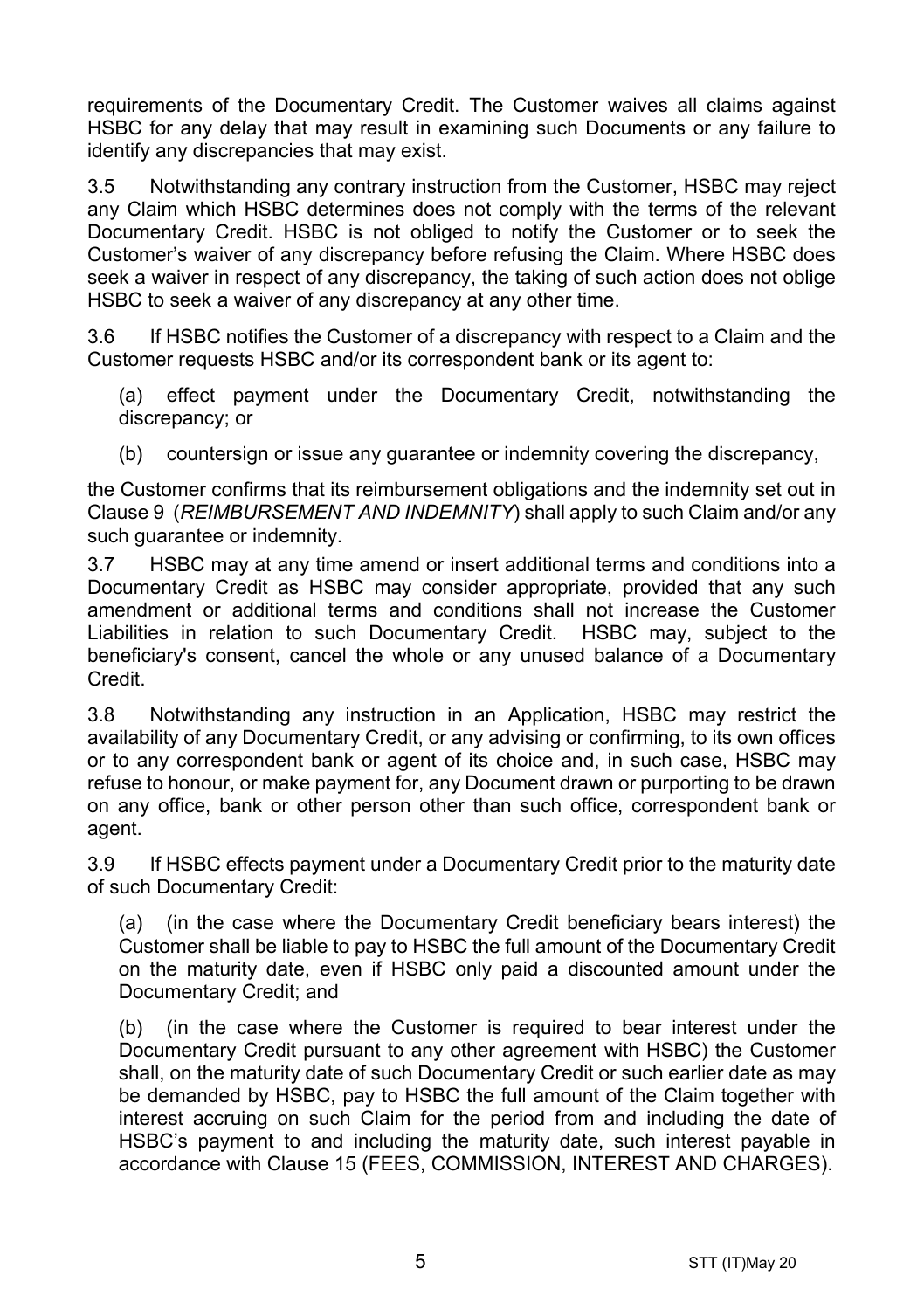3.10 If the terms of a Documentary Credit (whether expressly or impliedly) permits payment to be effected to the beneficiary prior to receipt of the Documents required to be delivered under such Documentary Credit, the Customer shall, on the maturity date of such Documentary Credit or such earlier date as may be demanded by HSBC, pay to HSBC the full amount of the Claim (whether or not the Documents subsequently delivered are compliant with the terms of the Documentary Credit) together with interest accruing on such Claim for the period from and including the date of HSBC's payment to and including the maturity date, such interest payable in accordance with Clause 15 (*FEES, COMMISSION, INTEREST AND CHARGES*).

3.11 If any Documentary Credit stipulates that certain specific Documents be forwarded by the beneficiary directly to the Customer at or prior to the time the beneficiary makes any Claim, all remaining Documents must be produced to HSBC in respect of any Claim under such Documentary Credit. If the Customer uses the Documents forwarded directly to it to obtain possession of the Goods, HSBC is authorised to accept all Documents presented under such Documentary Credit and pay or accept upon presentation and pay at maturity all Documents drawn in respect of the Goods, notwithstanding any discrepancy or any other matter or thing that might otherwise have relieved or affected the Customer's or HSBC's obligations. The Customer confirms that its reimbursement obligations and the indemnity set out in Clause 9 (*REIMBURSEMENT AND INDEMNITY*) shall apply to any amount paid by HSBC in respect of such Documentary Credit.

3.12 If any Documentary Credit stipulates that the Goods be insured under insurance policies/certificates containing "Institute Cargo Clauses" or other industry standard clauses, HSBC may accept insurance policies/certificates which contain "American Institute Cargo Clauses" or any other industry standard clauses that HSBC determines appropriate.

3.13 HSBC will not be bound at any time to release any Documents or Goods to the Customer unless the Customer has fully discharged its Customer Liabilities in respect of the Documentary Credit relating to such Documents or Goods.

3.14 If HSBC issues a Documentary Credit back-to-back (a **Back-to-Back Documentary Credit**) to another Documentary Credit (a **Master Documentary Credit**) the Customer:

(a) acknowledges that its Customer Liabilities in respect of the Back-to-Back Documentary Credit are not dependent or conditional on the performance of the Master Documentary Credit;

(b) unconditionally and irrevocably assigns or transfers absolutely to HSBC all of its payment rights in the Master Documentary Credit;

(c) shall not amend or accept any amendment to the Master Documentary Credit without the consent of HSBC or take any action which might result in HSBC not receiving the full amount under the Master Documentary Credit; and

(d) authorises HSBC to use the Documents presented under the Back-to-Back Documentary Credit to make a Claim under the Master Documentary Credit irrespective of any discrepancies or irregularities in the Documents presented.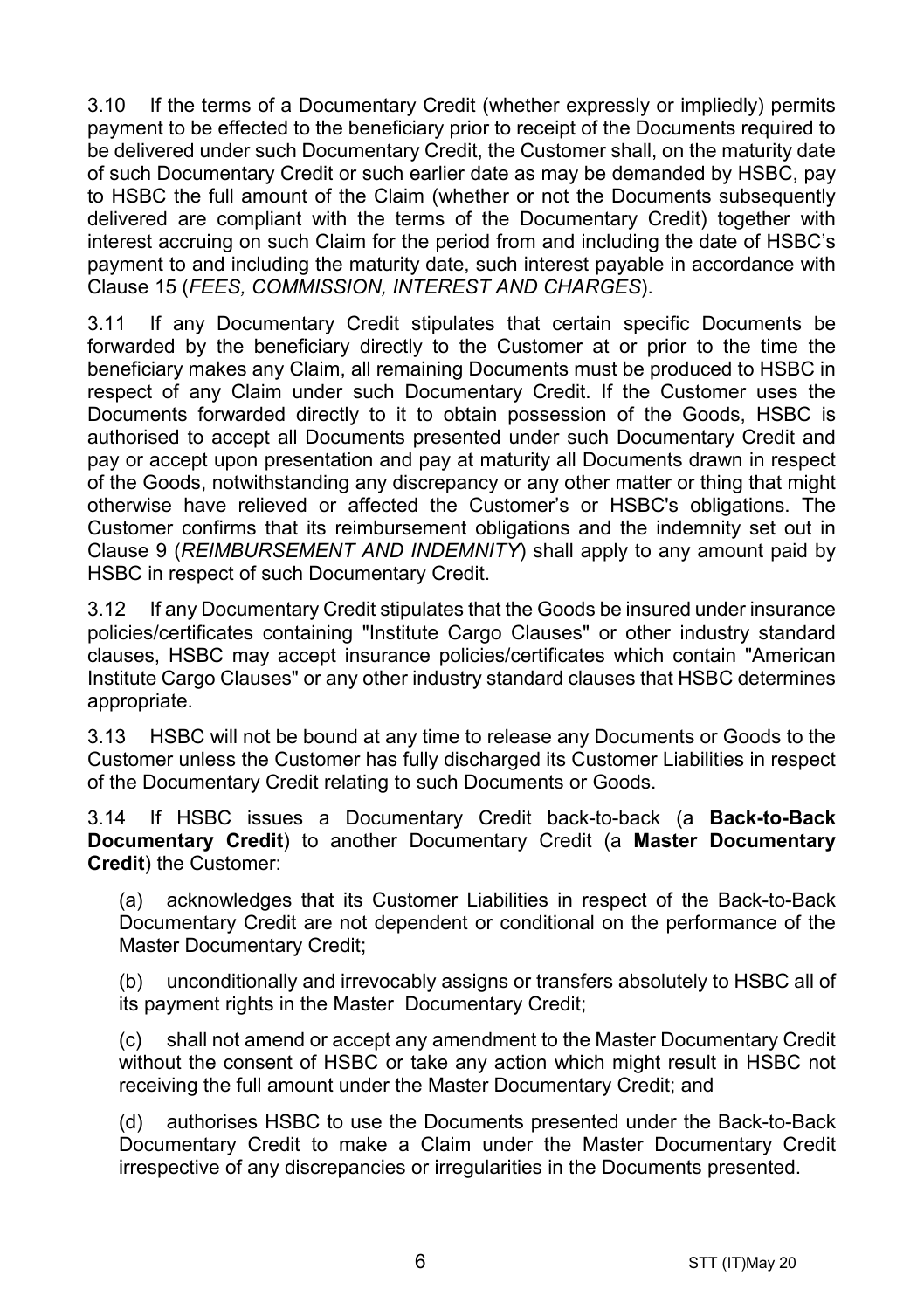3.15 HSBC is not obliged to notify the Customer of any incompatibility between the terms of a Back-to-Back Documentary Credit and the relevant Master Documentary Credit.

## **Exports**

3.16 If HSBC confirms a Documentary Credit or SBLC (whether on a disclosed or undisclosed basis) and payment in full or part is not received by HSBC from the relevant issuing bank, the Customer is only required to reimburse HSBC for amounts not received if the non-payment was due to a Recourse Event. Such reimbursement by the Customer is payable immediately upon HSBC's demand together with any interest payable in accordance with Clause 15 (*FEES, COMMISSION, INTEREST AND CHARGES*) and the Customer shall reimburse HSBC for any loss or damage suffered by HSBC as a result of the non-payment.

3.17 HSBC will not be bound by a confirmation (whether on a disclosed or undisclosed basis) and will not be obliged to negotiate a Documentary Credit or SBLC if it is amended without HSBC's consent, the Documents presented do not fully comply with the terms of the Documentary Credit or SBLC, the original Documentary Credit or SBLC is different from the copy of the Documentary Credit or SBLC upon which HSBC based its confirmation, the Customer does not comply with any of its obligations under this Clause 3, or if payment in full or part is not received by HSBC (or cannot be accepted by HSBC) from the relevant issuing bank as a result of a Recourse Event.

3.18 If HSBC confirms a Documentary Credit or SBLC on an undisclosed basis, the Customer shall not make a presentation in respect of the Documentary Credit or SBLC to any person other than HSBC and shall promptly provide to HSBC the original Documentary Credit or SBLC, any operative documents and any amendments issued by the relevant issuing bank.

3.19 If HSBC confirms a Documentary Credit or SBLC (whether on a disclosed or undisclosed basis), the Customer:

(a) unconditionally and irrevocably assigns or transfers absolutely to HSBC all of its payment rights in such Documentary Credit or SBLC; and

(b) shall not take any action which might result in HSBC not receiving the full amount under the Documentary Credit or SBLC.

## **4. INSTRUMENTS**

4.1 The terms in this Clause 4 apply to any SBLC, demand guarantee (including an avalisation, co-acceptance or acceptance of a Document), bond, counter-guarantee, counter-SBLC, or similar independent payment obligation (including any extension, renewal or amendment of the same)(each an **Instrument**) issued, confirmed or provided by HSBC.

4.2 The Customer:

(a) undertakes to examine the customer copy of each Instrument issued or entered into by HSBC in order to check its consistency with the relevant Application; and

(b) agrees to give immediate notice to HSBC of any objection to its contents.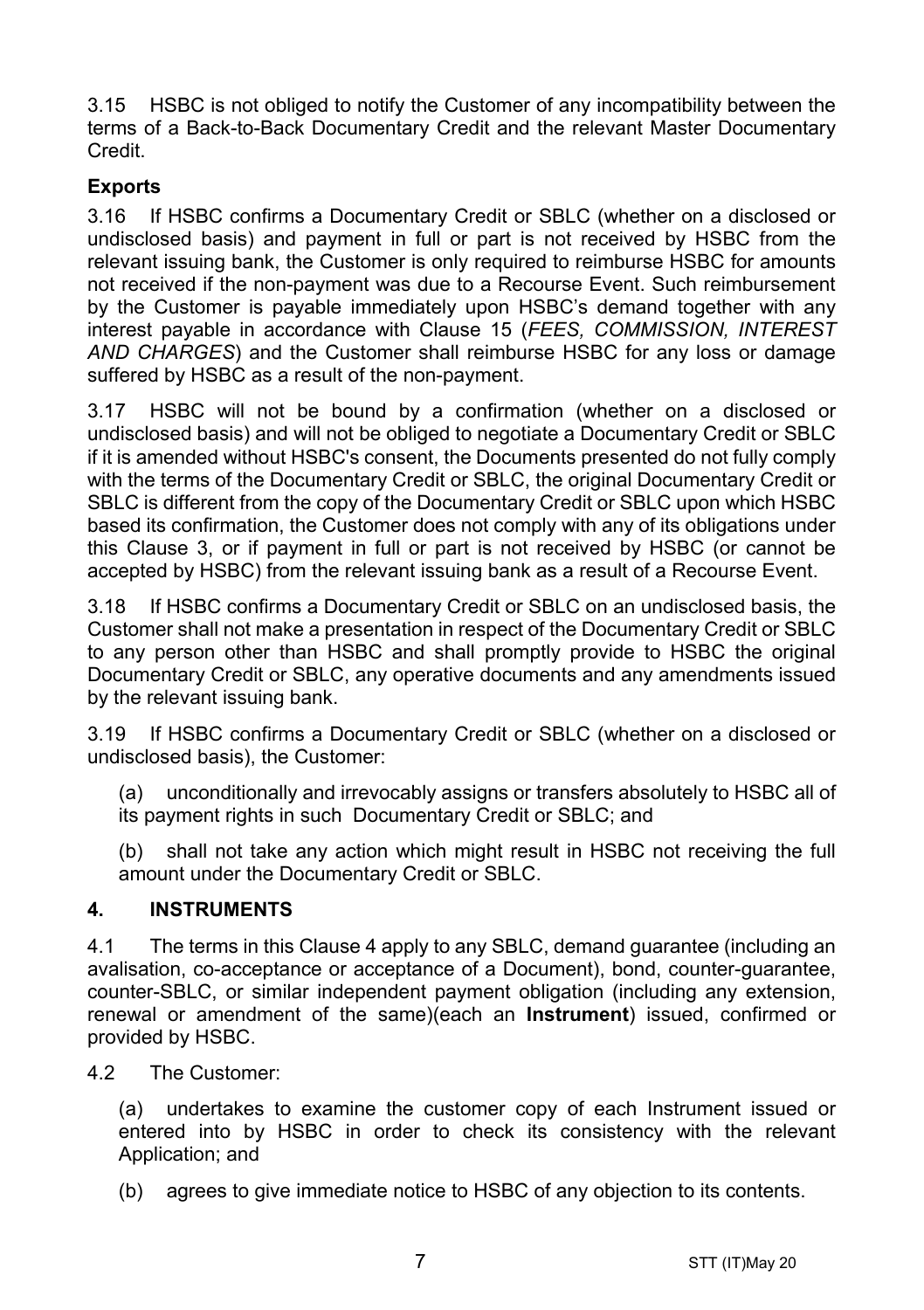4.3 HSBC is authorised to accept, pay or honour any Claim made under any Instrument which appears on its face to comply with its terms, without reference to or further authority from the Customer or any other party, and without enquiring whether any such Claim on HSBC has been properly made, notwithstanding that the validity of any such Claim, or the amount of it, may be in dispute. The Customer accepts any such Claim as conclusive evidence that HSBC was liable to pay or comply with it, and any payment made, or any steps taken by HSBC in good faith under or in connection with it, shall be binding upon the Customer.

4.4 The presentation of any documents under an Instrument shall be deemed to be in compliance with the terms of the Instrument if HSBC determines that they appear on their face to be in order and, taken as a whole, conform with the requirements of the Instrument. The Customer waives all claims against HSBC for any delay that may result in examining such documents or any failure to identify any discrepancies that may exist.

4.5 Notwithstanding any contrary instruction from the Customer, HSBC is entitled to reject any Claim which HSBC determines does not comply with the terms of the relevant Instrument. HSBC is not obliged to notify the Customer or to seek the Customer's waiver of any discrepancy before refusing the Claim. Where HSBC does seek a waiver in respect of any discrepancy, the taking of such action does not oblige HSBC to seek a waiver of discrepancy at any other time.

4.6 If HSBC notifies the Customer of a discrepancy with respect to a Claim and the Customer requests HSBC and/or its correspondent bank or its agent to:

- (a) effect payment under the Instrument, notwithstanding the discrepancy; or
- (b) countersign or issue any guarantee or indemnity covering the discrepancy,

the Customer confirms that its reimbursement obligations and the indemnity set out in Clause 9 (*REIMBURSEMENT AND INDEMNITY*) shall apply to such Claim and/or any such quarantee or indemnity.

4.7 HSBC may at any time amend or insert additional terms and conditions into an Instrument as HSBC may consider appropriate, provided that any such amendment or additional terms and conditions shall not increase the Customer Liabilities in relation to such Instrument. HSBC may, subject to the beneficiary's consent, cancel the whole or any unused balance of an Instrument.

4.8 Notwithstanding any instruction in an Application, HSBC may restrict the availability of any SBLC, or any advising or confirming, to its own offices or to any correspondent bank or agent of its choice and, in such case, HSBC may refuse to honour, or make payment for, any Document drawn or purporting to be drawn on any office, bank or other person other than such office, correspondent bank or agent.

4.9 If the terms of an SBLC (whether expressly or impliedly) permits payment to be effected to the beneficiary prior to receipt of the documents required to be delivered under such SBLC, the Customer shall, on the maturity date of such SBLC or such earlier date as may be demanded by HSBC, pay to HSBC the full amount of the Claim (whether or not the documents subsequently delivered are compliant with the terms of the SBLC) together with interest accruing on such Claim for the period from and including the date of HSBC's payment to and including the maturity date, such interest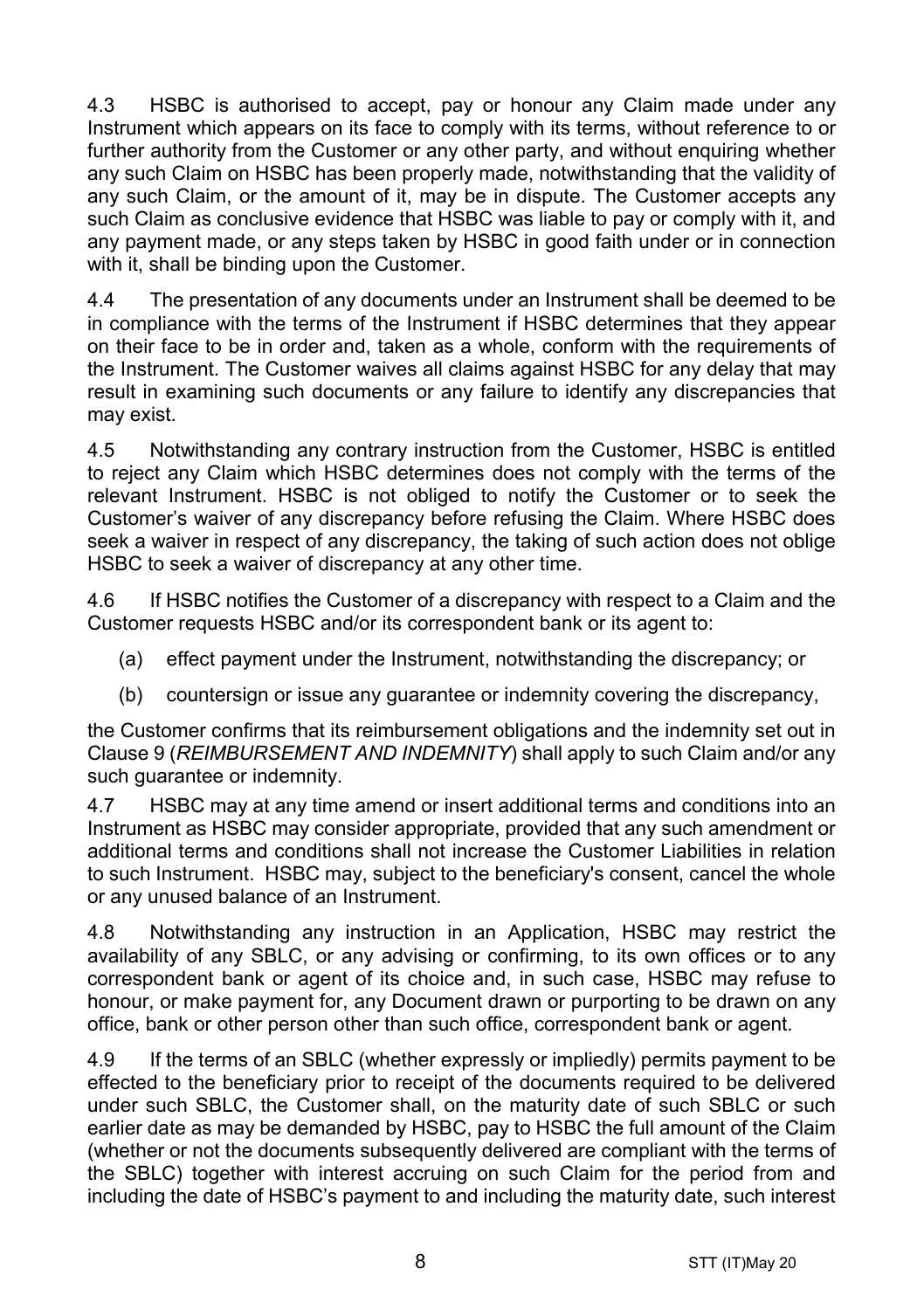payable in accordance with Clause 15 (*FEES, COMMISSION, INTEREST AND CHARGES*).

4.10 Notwithstanding the foregoing, if the Customer has requested HSBC to issue or arrange for the issuance of an Instrument by a correspondent bank for which a counter-guarantee or counter-SBLC must be issued by HSBC, HSBC may include such terms in the counter-guarantee or counter-SBLC that HSBC considers are required to support the issuance of such Instrument. Without limitation, the validity period and Claim period (if applicable) of the counter-guarantee or counter-SBLC shall be longer than the validity period and Claim period (if applicable) of the Instrument and other terms may be added to reflect the laws under which the Instrument is governed.

4.11 If any Instrument contemplates renewal or extension and the Customer does not advise HSBC at least 5 Business Days prior to the time required for HSBC to provide notice of cancellation as required by the Instrument, HSBC may renew or extend for an additional year or such other term as HSBC may so select. HSBC shall however be under no obligation to issue, extend or renew any Instrument and may at any time:

(a) cancel or revoke any Instrument without prior notice to or authorisation from the Customer if such Instrument or the beneficiary of such Instrument permits cancellation or revocation; or

(b) pay any Instrument without prior notice to or authorisation from the Customer if the Instrument or any relevant law permits or requires payment to be made if such Instrument is cancelled, withdrawn, not extended or not renewed.

4.12 Any cancellation, payment or revocation by HSBC of any Instrument at any time shall be without prejudice to the rights and obligations of HSBC and the Customer under these Terms.

4.13 Unless an Instrument expressly provides that the original Instrument must be presented to HSBC to support a Claim, HSBC may pay and/or comply with any Claim, whether or not the original of the Instrument is presented to HSBC.

4.14 Notwithstanding that the Customer may claim that an Instrument has been reduced, cancelled or terminated, HSBC may determine that, due to the governing law of the Instrument, it is has not been reduced, cancelled or terminated, or HSBC may determine that it is necessary to obtain or require the relevant beneficiary's confirmation of the reduction, release or discharge of HSBC's and/or any correspondent bank's liabilities under such Instrument. Subject to such determination, or until such confirmation is received by HSBC, such Instrument shall not be treated or deemed as reduced, cancelled or terminated.

## **5. COLLECTIONS**

5.1 The terms in this Clause 5 apply to any Collection transaction.

5.2 If HSBC is requested by the Customer to handle a Collection as the remitting bank, HSBC shall be under no obligation to make any payment to the Customer in respect of the Collection until HSBC has received full payment from the collecting or presenting bank.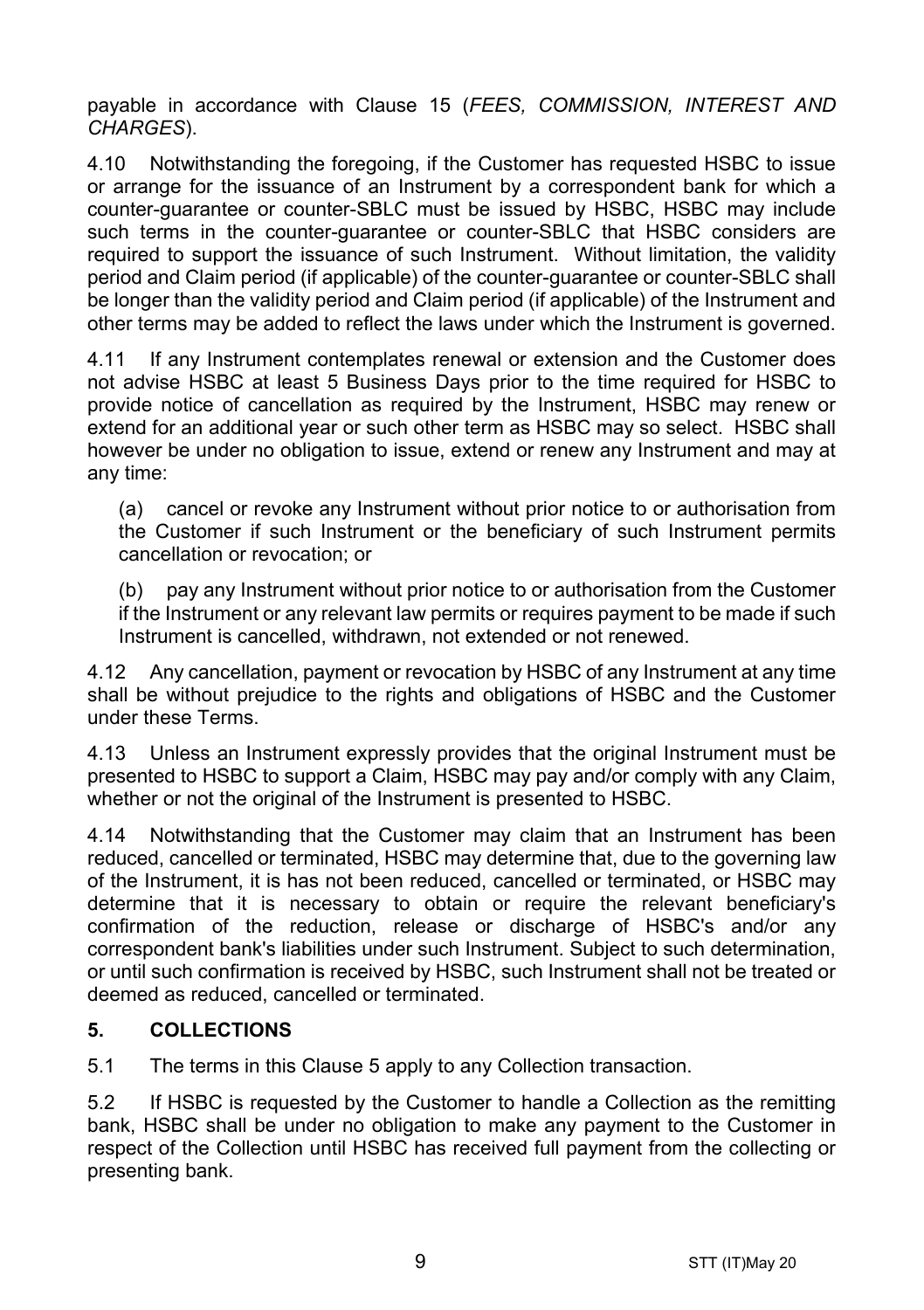5.3 HSBC is not obliged to check the Documents before sending them to the collecting or presenting bank.

5.4 HSBC is not obliged to check the Documents that it receives from a remitting bank.

#### **6. FINANCE**

6.1 The terms in this Clause 6 apply where HSBC Finances any Document or Documentary Credit.

6.2 Upon HSBC Financing a Document or Documentary Credit, the Customer unconditionally and irrevocably:

(a) transfers ownership of the Document or Documentary Credit to HSBC and undertakes to endorse the relevant Document in favour of HSBC (if not already endorsed in favour of HSBC as a condition to such Finance) and deliver the original endorsed Document to HSBC;

(b) assigns or transfers absolutely to HSBC all of its rights to receive the proceeds of such Documentary Credit or Document; and

(c) assigns or transfers absolutely to HSBC all of its rights, title and interest in the associated underlying receivable (and related rights and proceeds) (if any) arising from the underlying Trade Transaction,

and where the amount of the Finance was calculated by applying an advance rate to the face value of the Document or Documentary Credit, upon receipt by HSBC of any proceeds of that Document or Documentary Credit in excess of the amount of the Finance, HSBC shall pay those proceeds to the Customer (after deducting any outstanding Customer Liabilities).

6.3 If HSBC has Financed a Document or Documentary Credit and payment in full or part is not received by HSBC for any reason (or cannot, for any reason whatsoever, be accepted by HSBC) from the relevant issuing bank, confirming bank, collecting bank, presenting bank, drawee or obligor (as applicable), then unless otherwise agreed in writing by HSBC:

- (a) such Trade Service is provided with full recourse against the Customer; and
- (b) the Customer is required to reimburse HSBC for amounts not received.

Such reimbursement is payable immediately upon HSBC's demand together with any interest payable in accordance with Clause 15 (*FEES, COMMISSION, INTEREST AND CHARGES*) and the Customer shall reimburse HSBC for any loss or damage suffered by HSBC as a result of the non-payment.

6.4 If HSBC has agreed to Finance a Document or Documentary Credit on a nonrecourse basis and payment in full or part is not received by HSBC (or cannot be accepted by HSBC) from the relevant issuing bank, confirming bank, collecting bank, presenting bank, drawee or obligor (as applicable), the Customer is only required to reimburse HSBC for amounts not received if the non-payment was due to a Recourse Event. Such reimbursement is payable immediately upon HSBC's demand together with any interest payable in accordance with Clause 15 (*FEES, COMMISSION,*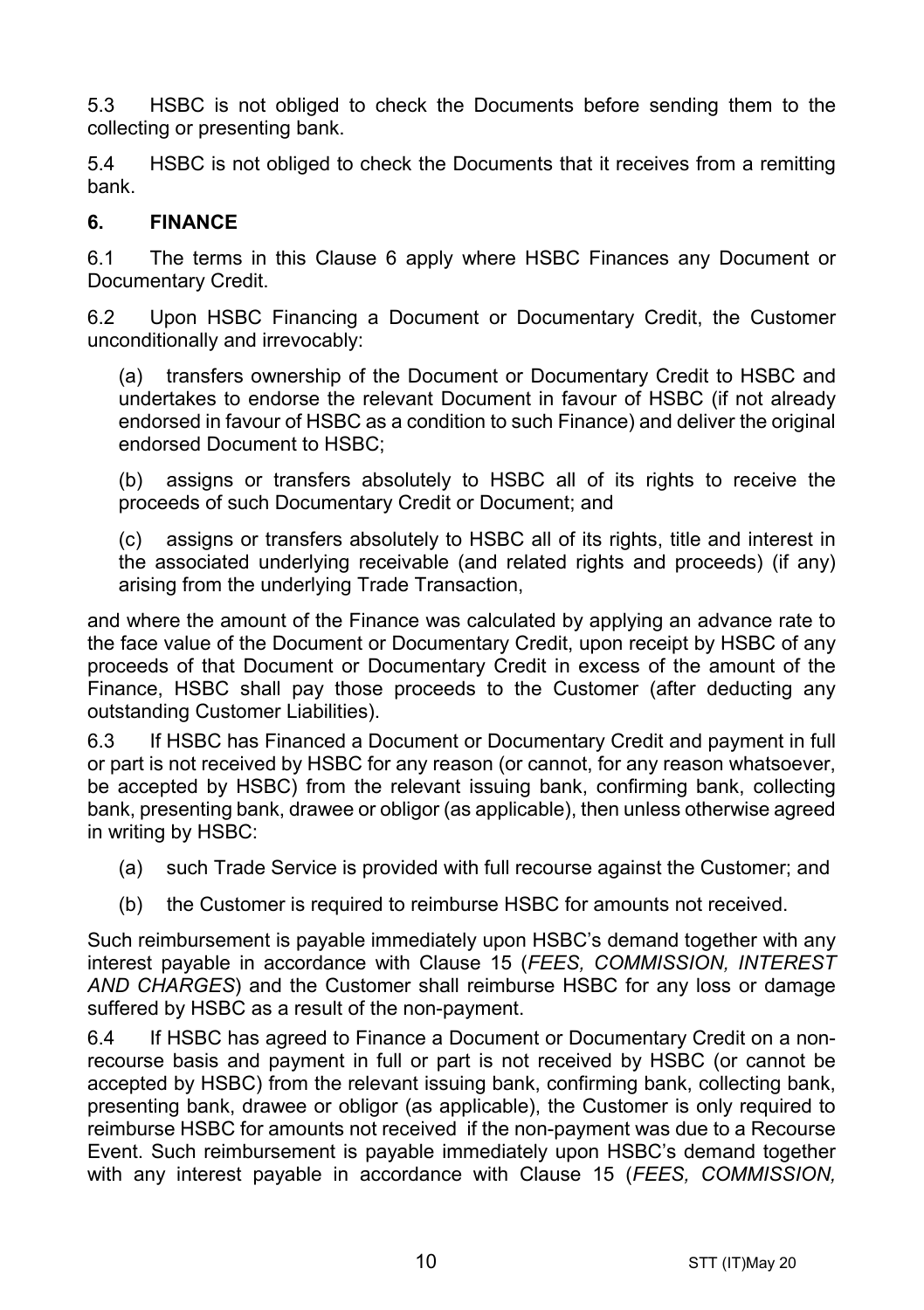*INTEREST AND CHARGES*) and the Customer shall reimburse HSBC for any loss or damage suffered by HSBC as a result of the non-payment.

6.5 Where HSBC has Financed a Document or Documentary Credit, HSBC may at its discretion:

(a) take conditional acceptances and/or acceptances for honour and/or to extend the due date for payment in relation to any such Document or Documentary Credit;

(b) accept payment from any drawee or acceptor before maturity under rebate or discount;

(c) accept part payment before maturity and deliver a proportionate part of the Goods to any drawee or acceptor of such Document or Documentary Credit or the consignee of the related Goods;

(d) at the request of any drawee, delay presentation of such Document or Documentary Credit for payment or acceptance without affecting the liability of the Customer to HSBC in respect of such Document or Documentary Credit;

(e) give an indemnity against any loss arising from any discrepancies in order to obtain acceptance or payment of a Document and the Customer confirms that its reimbursement obligations and the indemnity set out in Clause 9 (*REIMBURSEMENT AND INDEMNITY*) shall apply to any such indemnity; and

(f) institute proceedings and take steps for the recovery from the acceptors or endorsers of any such Document or Documentary Credit of any amount due in respect of such Document or Documentary Credit, despite HSBC having debited the bank account of the Customer with the amount of such Document or Documentary Credit.

## **7. TRADE FINANCE LOANS**

7.1 The terms in this Clause 7 apply to any Trade Finance Loans which HSBC may provide to the Customer from time to time.

7.2 Subject to the terms of any applicable Facility Agreement which may apply, any Trade Finance Loan which HSBC provides to the Customer shall be on an uncommitted basis and HSBC may terminate or cancel such Trade Finance Loan at any time without providing reasons to the Customer.

7.3 Interest shall accrue on the Trade Finance Loan and shall be payable in accordance with Clause 15 (*FEES, COMMISSION, INTEREST AND CHARGES*).

7.4 The Customer shall repay each Trade Finance Loan together with accrued interest and any outstanding fees, commissions, charges and expenses incurred by HSBC on demand unless HSBC agrees otherwise in writing. In any event the Customer shall repay a Trade Finance Loan no later than:

(a) its maturity date;

(b) if it is for financing goods or services, the date on which the Customer receives the proceeds of sale of those goods or services (in full or part); and/or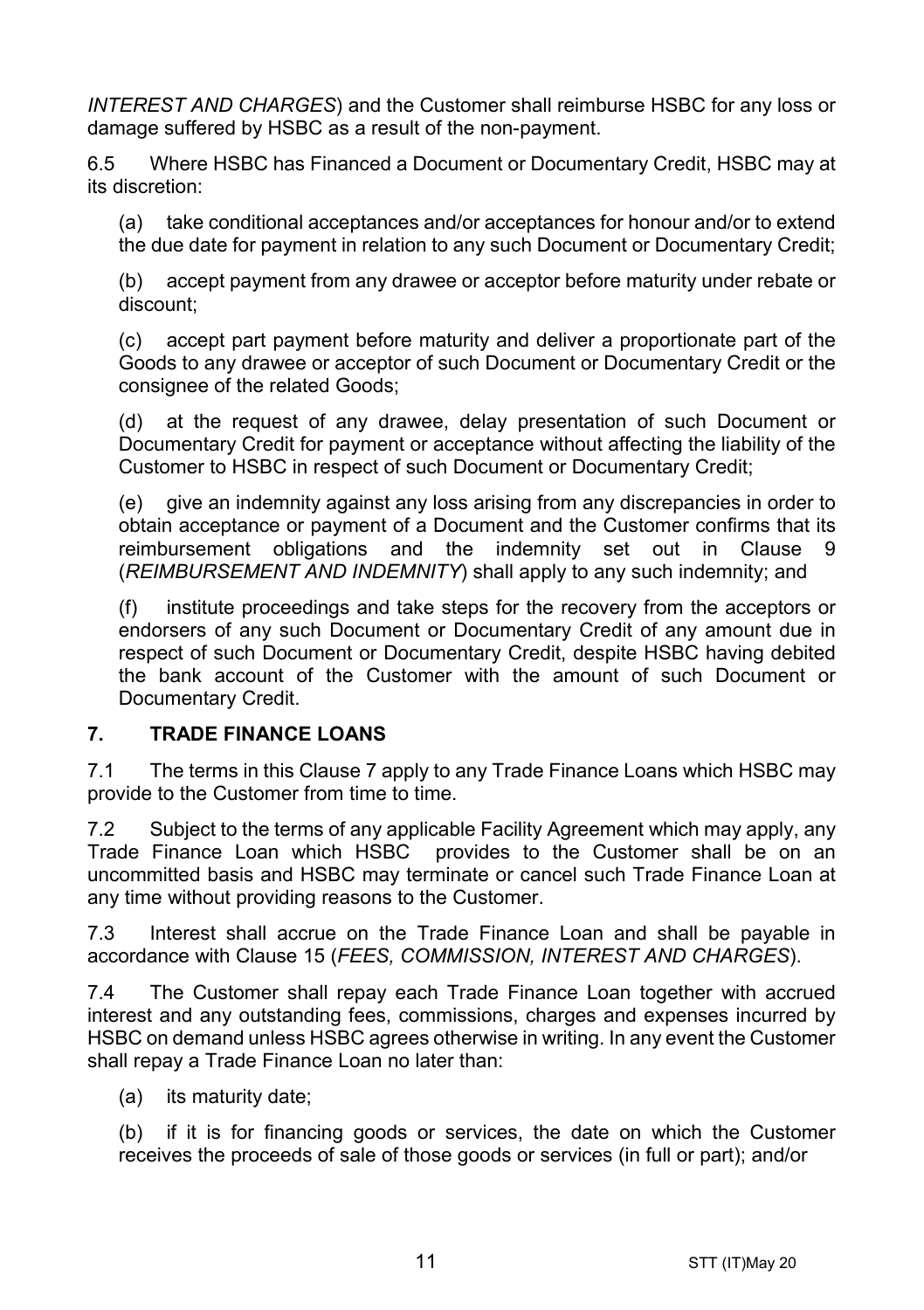(c) if it is for the financing of a debt owed to the Customer, the date on which the Customer receives payment of the debt (in full or part),

and, upon the request of HSBC, the Customer will arrange for all monies payable to the Customer under or in connection with the relevant Trade Transaction to be paid directly to a bank account as specified by HSBC to be used towards the repayment of that Trade Finance Loan and any other outstanding Customer Liabilities.

7.5 If a Trade Finance Loan is due for repayment on a day when the Customer is entitled to make a drawing under another Trade Finance Loan, HSBC may require:

(a) the amount of the Trade Finance Loan that is to be repaid to be deducted from the amount of the drawing to be made; and

(b) only the difference in amounts (if any) to be paid to the Customer.

7.6 Where the Customer requests a Trade Finance Loan and it is to be backed by a Documentary Credit or a confirmed purchase order, pro-forma invoice or such other supporting document specified in the Application, the Customer shall, at or before the time when the Customer submits the Application for that Trade Finance Loan, lodge with HSBC the original Documentary Credit (including all amendments (if any)) or a copy of the confirmed purchase order, pro-forma invoice or other such supporting document referred to in the Application (as applicable), in each case in the format required by HSBC (the **Supporting Document**).

7.7 Where HSBC provides to the Customer a Trade Finance Loan backed by a Supporting Document, the Customer shall:

(a) only use the proceeds of that Trade Finance Loan for the purpose of purchasing, producing, processing, manufacturing, storing, insuring and/or preparing for the sale or shipment of the Goods referred to in the Supporting Document;

(b) not accept any amendment to or cancellation of the Supporting Document without HSBC's prior written consent;

(c) promptly notify HSBC if the value of the relevant Goods or the proceeds due under the Supporting Document at any time falls below the amount of the Trade Finance Loan;

(d) promptly notify HSBC if the relevant Goods are not shipped in accordance with the terms of the Supporting Document;

(e) where the Supporting Document is a Documentary Credit, present all Documents to HSBC in strict compliance with the terms and conditions of the Documentary Credit before the expiry of the time limit(s) prescribed in the Documentary Credit; and

(f) where the Supporting Document is not a Documentary Credit, promptly following shipment of the relevant Goods, provide HSBC with the invoice and other documents evidencing that the relevant Goods have been supplied to the relevant buyer in accordance with the terms and conditions of the relevant sales contract.

7.8 Where HSBC provides to the Customer a Trade Finance Loan backed by a Documentary Credit and HSBC presents the required Documents to the issuing bank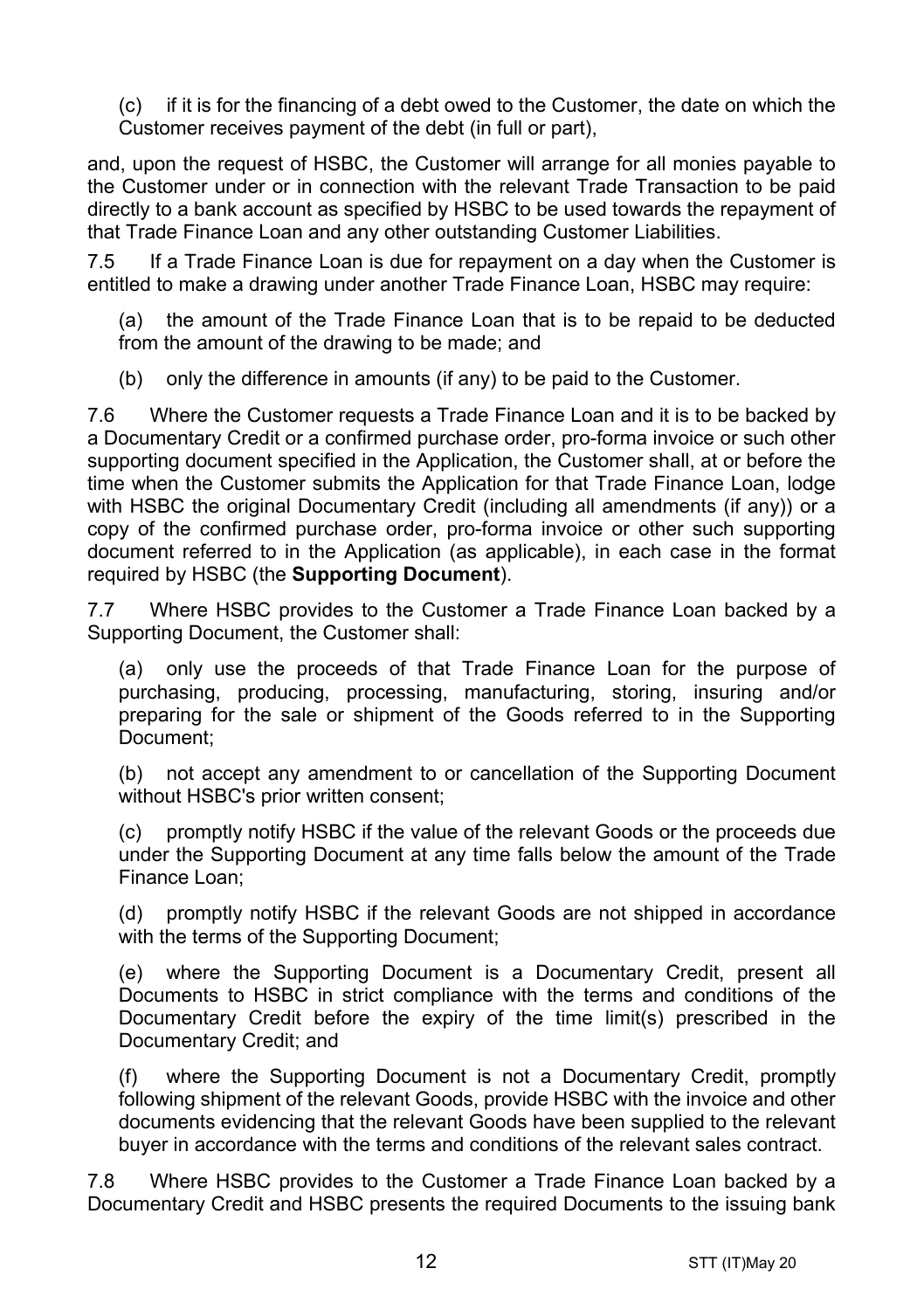for payment or approval and/or HSBC Finances that Documentary Credit or any Document presented under that Documentary Credit, HSBC is authorised to apply the proceeds of the Documentary Credit or the amount of the Finance towards the repayment of that Trade Finance Loan and any other outstanding Customer Liabilities (including accrued interest).

#### **8. APPLICATIONS FOR RELEASE OF GOODS, SHIPPING GUARANTEES AND LETTERS OF INDEMNITY**

8.1 The terms in this Clause 8 apply to any Application for the release of Goods, shipping guarantee or letter of indemnity.

8.2 If the Customer requests HSBC to sign or countersign any letter of indemnity or shipping guarantee or (as the case may be) sign, endorse or release any air waybill, bill of lading, parcel post receipt or delivery order (collectively, the **Transport Documents**) to facilitate the release of Goods:

(a) HSBC is authorised (but not obliged):

(i) to honour any Claim (including the acceptance of any Document presented) made under any Documentary Credit, Collection or Document relating to any released Goods and to pay the invoiced amount of the Goods or the value of the Goods (whichever is higher) without examining any of the presented Documents and whether or not aware of any discrepancies; and

(ii) to utilise any Transport Documents in HSBC's possession for the redemption of any letter of indemnity or shipping guarantee; and

(b) the Customer shall promptly accept any Document presented for the payment of the relevant Goods (whether discrepant or not) and shall indemnify HSBC and each other Indemnified Party in accordance with Clause 9.2 (*REIMBURSEMENT AND INDEMNITY*).

8.3 Goods and/or Documents are released to the Customer for the purpose of taking delivery of and selling the Goods.

8.4 HSBC may compromise, settle, pay or resist any Claim arising from or in connection with the issuance of any letter of indemnity or shipping guarantee or HSBC signing, endorsing or releasing any Transport Document in such manner as HSBC determines appropriate, without releasing the Customer's obligation and liability to reimburse and indemnify HSBC hereunder.

8.5 The Customer shall redeem and deliver each letter of indemnity or shipping guarantee (if any) to HSBC for cancellation immediately upon receipt of the relevant original Transport Documents.

8.6 The Customer agrees that its Customer Liabilities in respect of a letter of indemnity or shipping guarantee shall continue and shall not be reduced until such letter of indemnity or shipping guarantee has been returned to HSBC and HSBC has been released from all its liabilities under such letter of indemnity or shipping guarantee.

**SECTION 2 – REIMBURSEMENT, INDEMNITY AND OTHER RIGHTS**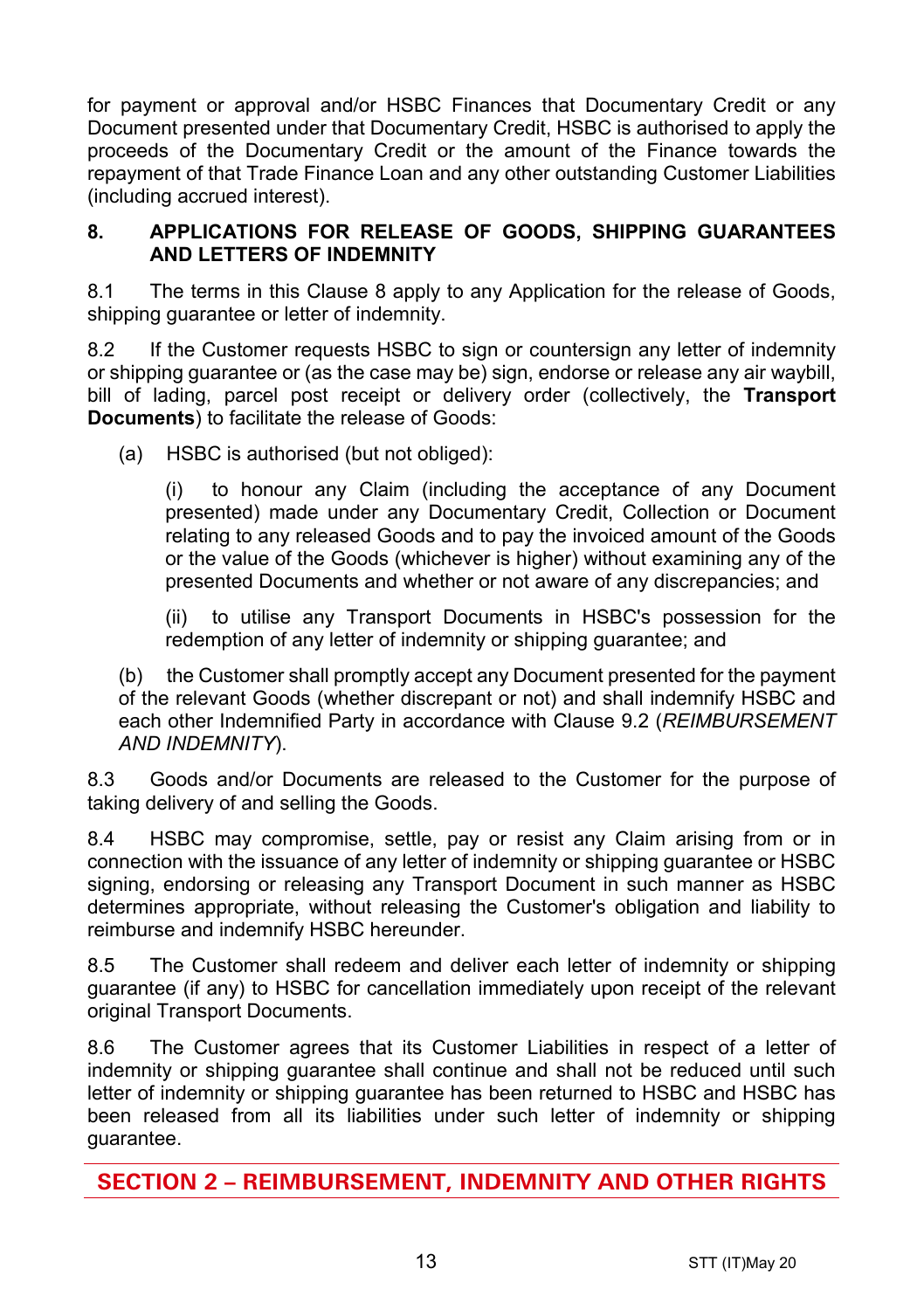## **9. REIMBURSEMENT AND INDEMNITY**

9.1 The Customer shall upon demand reimburse or pay to HSBC all sums paid (in whatever manner) or due to be paid by HSBC to any person in respect of any Trade Service and shall upon demand pay to HSBC all sums owing at any time by the Customer to HSBC including any principal, interest, commissions, fees, Increased Costs, taxes, customs duties and charges in respect of such Trade Services and any costs and expenses incurred by HSBC in connection with providing such Trade Services.

9.2 The Customer shall indemnify HSBC, each HSBC Group member, and their officers, employees and delegates (each, an **Indemnified Party**) on demand against all direct, indirect and consequential liabilities and losses, payments, damages, demands, claims, expenses and costs (including legal fees and fees, claims, demands and liabilities from a beneficiary or any other person on a full indemnity basis), proceedings, actions and other consequences (collectively, the **Losses**) which any Indemnified Party may suffer, sustain or incur under or in connection with any Trade Service and the enforcement of its rights under these Terms (except where any such Loss is caused by the Indemnified Party's fraud, gross negligence or wilful misconduct). The Customer shall on demand pay to the Indemnified Party the full amount of the Losses.

9.3 The Customer shall, upon request by any Indemnified Party, forthwith appear and defend at the Customer's own cost and expense any action which may be brought against such Indemnified Party in connection with any Trade Service and to provide such assistance as such Indemnified Party may reasonably require.

9.4 HSBC may, at any time and without notice, debit from any bank account which the Customer holds with any HSBC Group member, or deduct from any proceeds held or received by HSBC which are due to the Customer, any Customer Liabilities outstanding at that time (even if such debit or deduction would cause the relevant bank account to become overdrawn).

9.5 The indemnities contained in these Terms shall not be in any way discharged or diminished, nor shall the liability of the Customer be affected by reason of HSBC or any person from time to time, varying, realising or releasing any of the same, or granting any time, indulgence or concession or compounding with any person, or concurring in accepting or varying any compromise, arrangement or settlement, or omitting to claim or enforce payment, or determining, varying, reducing or extending the terms of any Trade Service, or by anything done or omitted which, but for this provision, might operate to discharge or otherwise exonerate the Customer.

## **10. CASH COLLATERAL**

10.1 The Customer shall upon demand pay to such bank account as HSBC may direct cash cover in an amount sufficient to cover the Customer Liabilities or such lesser amount if agreed by HSBC (such amount paid, being **Cash Collateral**).

10.2 If required by HSBC, the Customer will grant to HSBC, in form and substance satisfactory to HSBC, a security interest which is customary in the Governing Jurisdiction in respect of the bank account and such Cash Collateral, and the Customer shall undertake any filing, registration, recording or enrolment of such security interest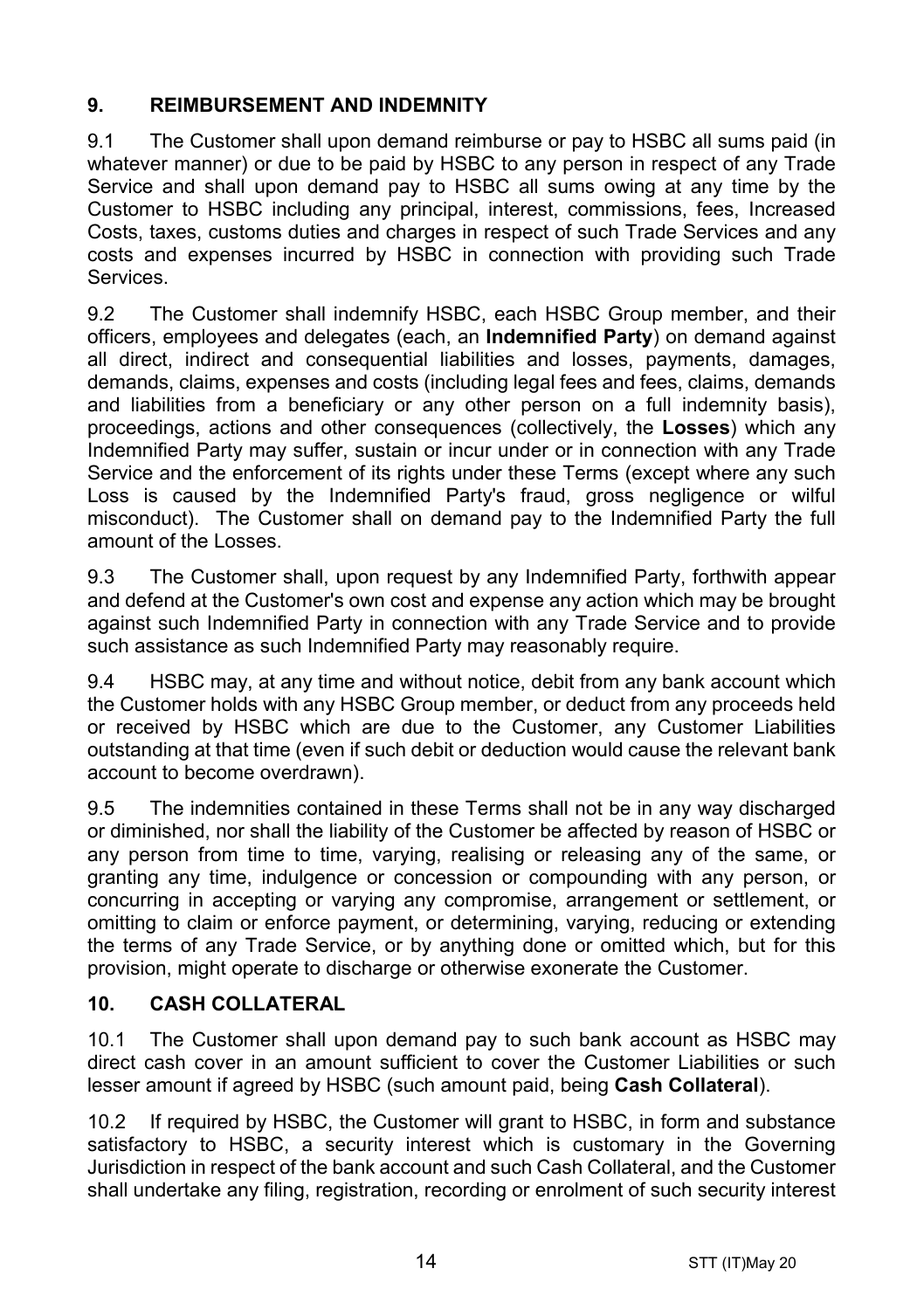for it to be perfected and enforceable against the Customer and shall pay any related fees.

10.3 HSBC may, at any time without notice or demand, apply (whether by way of set-off, transfer or otherwise) any or all Cash Collateral towards the payment of any Claim, the repayment of any Trade Finance Loan and/or the satisfaction of any or all other Customer Liabilities.

10.4 Unless HSBC otherwise agrees:

(a) Cash Collateral shall not constitute a debt owed by HSBC to the Customer or any other person and shall not be repayable or refundable (in whole or in part) by HSBC to the Customer or any other person, in each case, until and unless HSBC is satisfied that all the Customer Liabilities have been unconditionally and irrevocably paid and discharged in full; and

(b) no interest shall accrue on Cash Collateral.

10.5 The Customer shall not create or permit to subsist any mortgage, charge, pledge, lien or other security interest or encumbrance over the Cash Collateral, or any bank account in which such Cash Collateral is held (except for any security in favour of HSBC) or assign, transfer or otherwise deal with the same.

#### **11. PLEDGE**

11.1 The Customer will pay to HSBC on demand all Customer Liabilities.

11.2 The Customer hereby, to the extent permissible, pledges to HSBC as a continuing security for the Customer Liabilities all Documents and Goods which are at any time in actual or constructive possession or control of HSBC or held on trust for, or to the order of, HSBC whether for custody, collection, security, the making of a Claim or any other reason and whether or not in the ordinary course of banking business and whether in the Governing Jurisdiction or elsewhere.

11.3 To the extent required by HSBC, the Customer shall do all acts (including entering into such further documents) to create, evidence and give the full effect of a pledge over the Documents and Goods as security for the Customer Liabilities.

11.4 If, in the Governing Jurisdiction a pledge (or its equivalent) is required to be registered, filed or otherwise publicly recorded for it to be enforceable, upon request of HSBC the Customer shall take all reasonable action to so register, file and/or record such pledge (including making payment of any related fees).

11.5 Any restriction on the right of consolidating securities shall not apply to the pledge under this Clause 11.

11.6 The risk in any Documents and Goods pledged shall remain with the Customer and neither HSBC nor any other HSBC Group member shall be responsible for any loss or damage or depreciation in value of any Documents or Goods held by HSBC as security.

11.7 If:

(a) the Customer fails to pay any Customer Liabilities when due or demanded;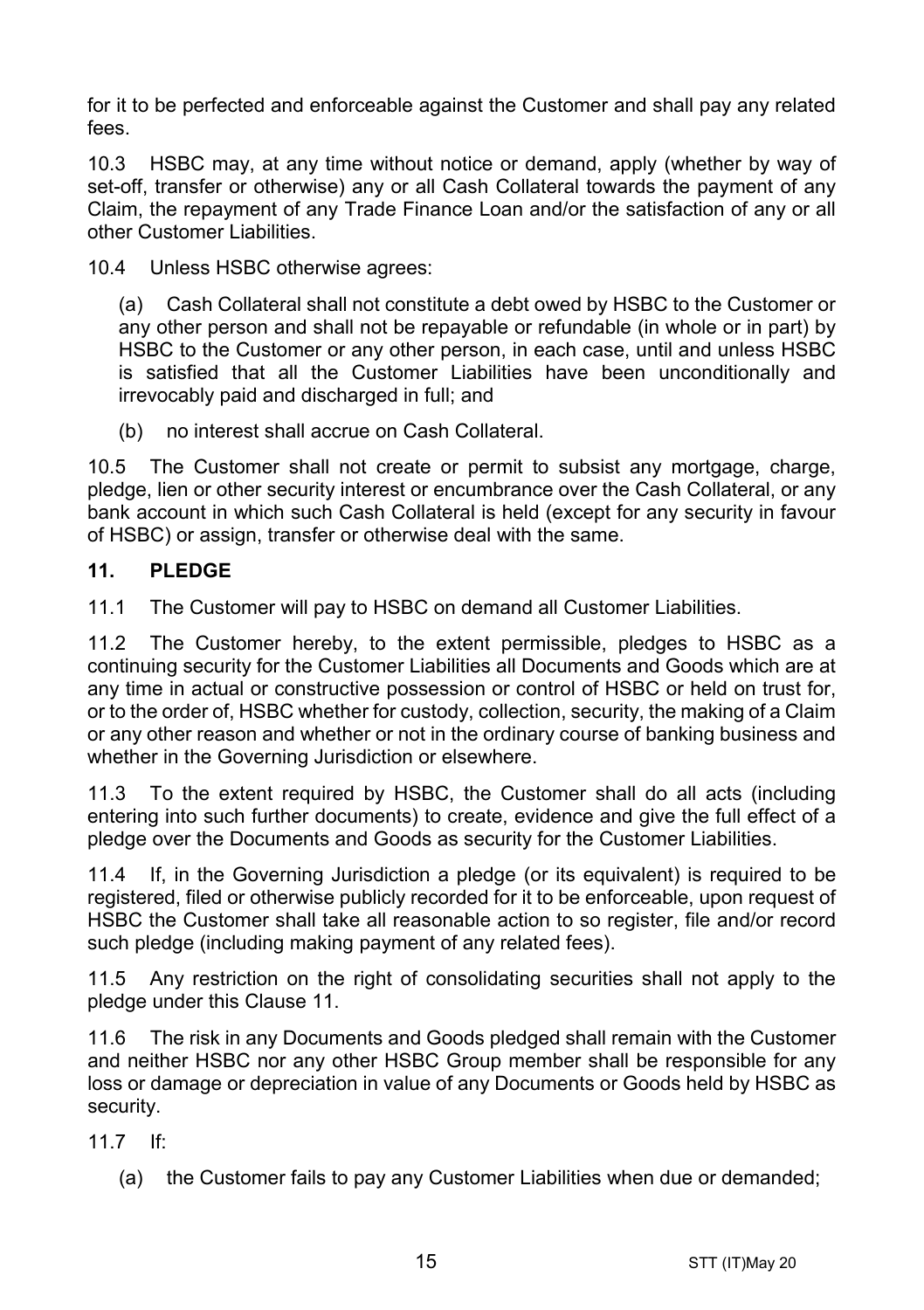(b) the Customer does not comply with any other provision of these Terms;

(c) any representation made by the Customer under these Terms is or proves to have been incorrect when made or deemed to have been made;

(d) the Customer is unable or admits inability to pay its debts as they fall due or the Customer is or is deemed to be insolvent or bankrupt under the laws of its jurisdiction of establishment and/or incorporation (as applicable); or

(e) the Customer enters into or becomes subject to a reorganisation, a composition or other arrangement with one or more creditors, a winding-up, or any other form of bankruptcy or insolvency process or proceeding,

HSBC may enforce its pledge and may, without demand, notice, legal process or any other action with respect to the Customer or any other person, realise, sell, negotiate or otherwise dispose of all or some of the Documents and the Goods at any time and in any way which it deems expedient free from any restrictions and claims and HSBC shall not be liable for any loss arising out of such realisation, sale, negotiation or disposal.

11.8 All monies received, recovered or otherwise realised by HSBC following the enforcement of the pledge may be credited to a separate interest-bearing suspense account for so long as HSBC determines in order to preserve HSBC's rights towards discharge of the whole of the Customer Liabilities.

## **12. TRUST RECEIPTS**

12.1 Whilst any Customer Liabilities remain outstanding in respect of any Trade Service provided in relation to any Documents or Goods, if any such Documents or Goods are held by or released to the Customer or to its order, the Customer:

(a) will hold such Documents and Goods (and the proceeds of sale and/or any insurance) on trust for HSBC (or, if a trust is not recognised and enforceable, hold to the order of HSBC) exclusively for the purpose agreed between HSBC and the Customer from time to time in respect of the Trade Service being provided;

(b) will keep such sale and/or insurance proceeds, and store such Goods, separate from any other property of the Customer and capable of being identified;

(c) confirms that such Documents and Goods will continue to be subject to the pledge in Clause 11 (*PLEDGE*) but at the risk of the Customer;

(d) will, at the request of HSBC, execute and deliver to HSBC trust receipts in form and substance satisfactory to HSBC together with any other documentation HSBC may require:

(e) will comply promptly and fully with any instructions or request which HSBC may give to the Customer in relation to such Documents and Goods;

(f) will, upon receipt, promptly pay to HSBC the proceeds of sale and/or insurance of the Goods; and

(g) acknowledges that HSBC may at any time take possession and dispose of the Goods, Documents and/or sale and/or insurance proceeds of the Goods.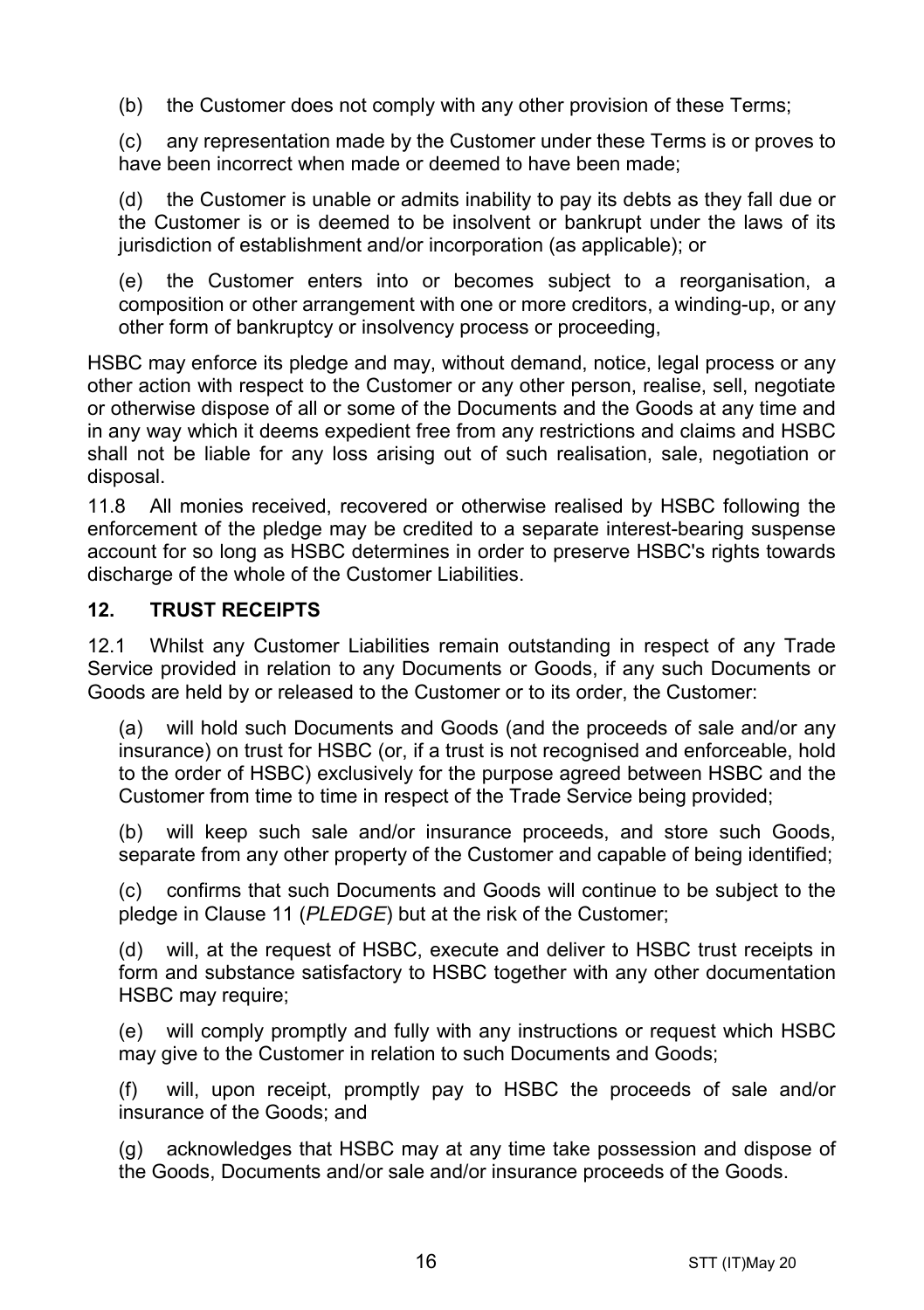## **13. SET-OFF**

13.1 HSBC may, at any time and without notice, combine or consolidate all the bank accounts of the Customer held with HSBC and/or set-off any Customer Liabilities against any obligation owed by HSBC to the Customer (including in respect of any Cash Collateral, or proceeds received or held by HSBC), regardless of the place of payment, booking branch or currency of either obligation.

13.2 To effect any set-off HSBC may convert to a currency any amount which is in a different currency at the relevant Exchange Rate.

13.3 If any Customer Liabilities are unliquidated or unascertained, HSBC may apply or set off an amount estimated by it in good faith to be the amount of that liability.

## **14. SUPPLEMENTARY RIGHTS**

14.1 HSBC's rights under these Terms are to be in addition to and are not to be in any way prejudiced or affected by any one or more other indemnities, guarantees, securities or other obligations which HSBC may now or subsequently hold whether from the Customer or any other person.

14.2 HSBC may enforce its rights under these Terms or in respect of any other indemnities, guarantees, securities or other obligations which HSBC may now or subsequently hold whether from the Customer or any other person in any order it chooses and the Customer waives any rights it may have which provide otherwise.

# **SECTION 3 – FEES AND PAYMENTS**

## **15. FEES, COMMISSION, INTEREST AND CHARGES**

15.1 Unless otherwise agreed in writing with the Customer:

(a) fees and other charges (other than interest and commission) shall be payable by the Customer to HSBC in respect of each Trade Service at the rates, in the amounts, and at the times agreed in the relevant Application, Facility Agreement or Tariff Book or as otherwise in accordance with HSBC's standard practices;

(b) interest shall be payable by the Customer to HSBC upon demand in respect of any Trade Finance Loan or Finance, shall accrue on the amount of such Trade Finance Loan or Finance for the period from the date HSBC provides such Trade Finance Loan or Finance to the date such Trade Finance Loan or Finance is repaid or settled in full, and shall be calculated by reference to the rates agreed in the relevant Application, Facility Agreement or Tariff Book or as otherwise in accordance with HSBC's standard practices;

(c) interest shall be payable by the Customer to HSBC upon demand in respect of any Claim paid by HSBC, shall accrue on the amount of the Claim for the period from the date HSBC pays such Claim to the date the Customer Liabilities resulting from such Claim are reimbursed in full, and shall be calculated by reference to the rates agreed in the relevant Application, Facility Agreement or Tariff Book or as otherwise in accordance with HSBC's standard practices; and

(d) commission shall be payable by the Customer to HSBC upon demand in respect of any Documentary Credit or Instrument and shall be calculated by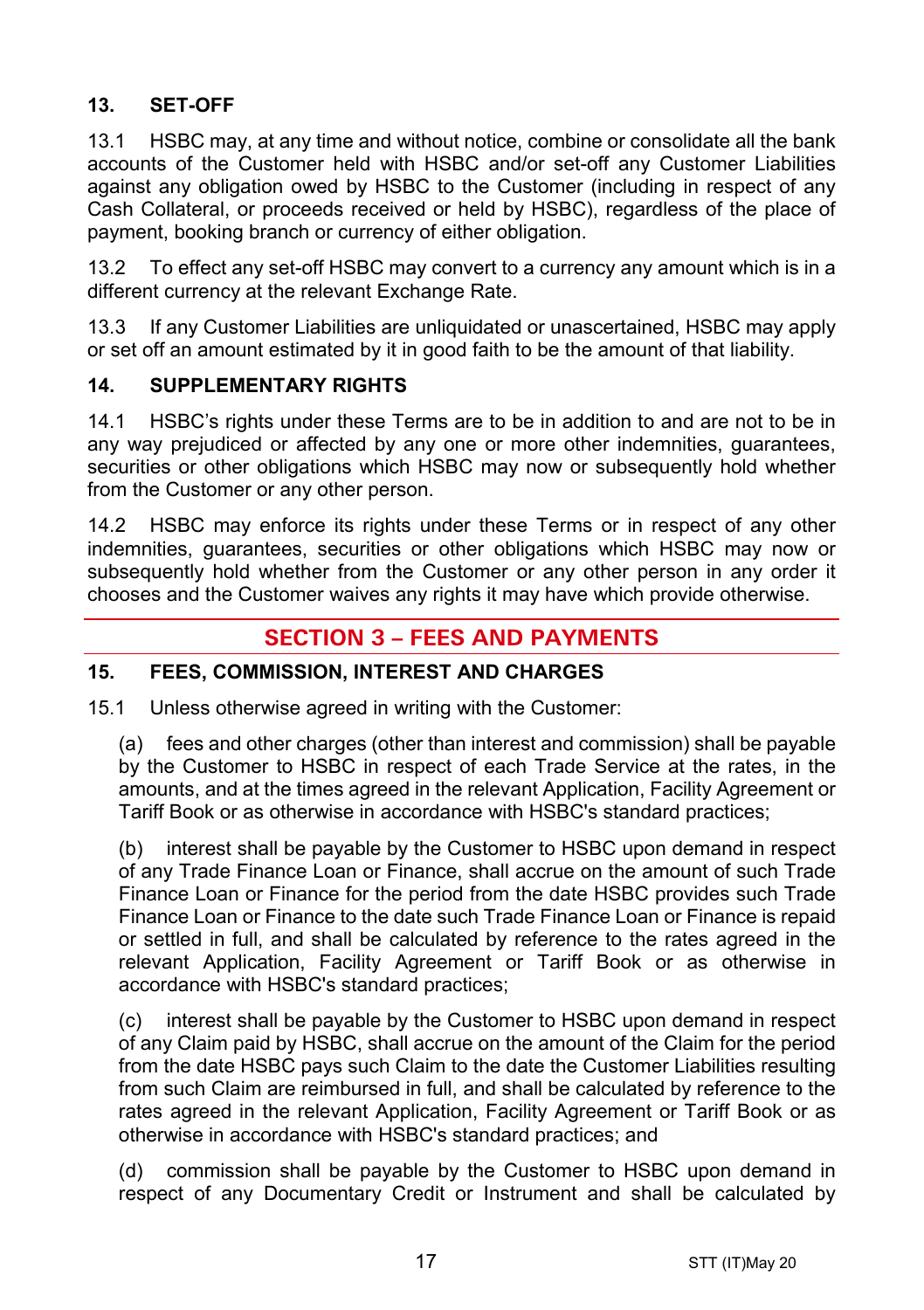reference to the face value of such Documentary Credit or Instrument and the rates agreed in the relevant Application, Facility Agreement or Tariff Book or as otherwise in accordance with HSBC's standard practices.

15.2 Any fee, interest or commission accruing in respect of a Trade Service will accrue from day to day and is calculated on the basis of the actual number of days elapsed and a year of 365 days or, in any case where the market practice in the relevant Governing Jurisdiction differs, in accordance with that market practice.

15.3 Any fee, commission, interest or charge payable by the Customer to HSBC is non-refundable.

15.4 If the Customer fails to pay any amount payable by it under these Terms on its due date, default interest shall accrue on the overdue amount from the due date up to the date of actual payment (both before and after judgment) at the rate agreed in the relevant Application, Facility Agreement or Tariff Book or as otherwise in accordance with HSBC's standard practices.

## **16. PAYMENTS**

16.1 Payments by the Customer shall be made to HSBC in immediately available, freely transferable, cleared funds and as specified by HSBC, without any set-off, counterclaim, withholding or conditions of any kind unless compelled by law.

16.2 All amounts paid or payable to HSBC in respect of any Trade Service are expressed on a Tax-exclusive basis. The Customer must pay any relevant Tax (as necessary) on any amount that the Customer is required to pay HSBC.

16.3 If any deduction or withholding is required by law (including on account of any Tax), the Customer must:

(a) increase the sum payable so that, after making the minimum deduction or withholding required, HSBC will receive and be entitled to retain a net sum at least equal to the sum that HSBC would have received had that deduction or withholding not been made; and

(b) within 30 days of such payment, forward to HSBC the confirmation in writing from the relevant tax authority evidencing receipt by the relevant tax authority of that deduction or withholding.

16.4 Unless HSBC agrees otherwise, each payment by the Customer to HSBC shall be made in the currency of the relevant Customer Liability for which that payment is being made and the Customer waives any right it may have in any jurisdiction to pay such payment in another currency. If HSBC receives a payment from the Customer or any other person in a currency which is not the currency in which that payment was due or if any Cash Collateral needs to be converted into another currency so that HSBC may apply it to satisfy any outstanding Customer Liabilities in another currency, HSBC shall undertake that conversion using the relevant Exchange Rate (or, if applicable, pursuant to the terms of any hedging agreement that the Customer and HSBC may have entered into for these purposes). Where HSBC undertakes any currency conversion permitted by these Terms, the Customer shall indemnify HSBC for any cost, loss or liability incurred by HSBC in undertaking the conversion.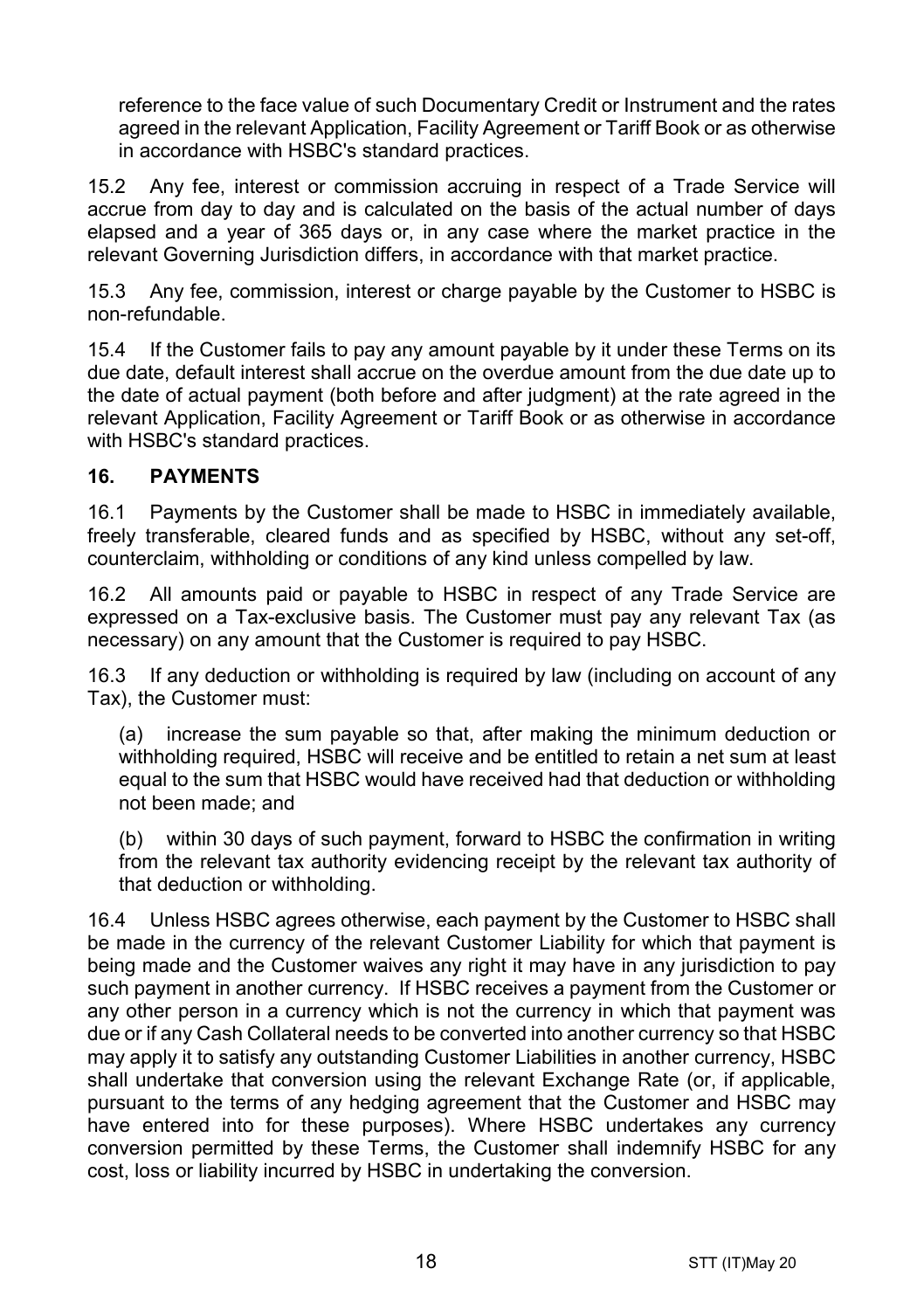16.5 If any payment due from the Customer, or any order, judgment or award given or made in relation to any payment due from the Customer, has to be converted into another currency for the purpose of making or filing a claim or proof against the Customer or any other person, or obtaining or enforcing an order, judgment or award. the Customer shall indemnify HSBC against any cost, loss or liability arising out of or as a result of the conversion.

16.6 Any notice from, or determination by, HSBC of a rate or amount under these Terms, a Trade Service or any document referred to in these Terms shall (unless it contains an obvious error) be conclusive evidence of that rate or amount. In any legal proceedings connected with these Terms and/or a Trade Service, the account entries of HSBC are prima facie evidence of the matters to which they relate.

16.7 Any moneys paid to HSBC in respect of the Customer Liabilities may be applied in or towards satisfaction of the same or credited to a separate suspense account for so long as HSBC determines in order to preserve HSBC's rights towards discharge of the whole of the Customer Liabilities.

16.8 Moneys received by HSBC shall be applied by it (unless otherwise mandatorily required by law):

(a) first, in discharging all costs, fees and expenses (including legal fees) owing by the Customer to HSBC;

(b) second, in or towards the discharge of any interest or other amounts (not being principal) owing to HSBC; and

(c) thirdly in or towards the discharge of any principal owing by the Customer to HSBC.

16.9 If any moneys paid to HSBC in respect of the Customer Liabilities are required to be repaid by virtue of any law relating to insolvency, bankruptcy or liquidation or for any other reason, HSBC may enforce these Terms and the relevant Trade Service as if such moneys had not been paid.

16.10 Any sums that would fall due on a day other than a Business Day will be due on the next Business Day. In such event, interest and commission calculations will be adjusted accordingly.

16.11 If any amount to be paid by the Customer to HSBC in connection with a Trade Service is calculated by reference to a published benchmark interest rate (such as a central bank reference rate) and that rate is less than zero per cent at the time of calculation, such rate shall be deemed to be zero per cent.

# **SECTION 4 – REPRESENTATIONS, UNDERTAKINGS AND SANCTIONS**

## **17. REPRESENTATIONS AND WARRANTIES**

17.1 In addition to other representations and warranties made by the Customer to HSBC, the Customer represents and warrants to HSBC that:

(a) it is duly established and/or incorporated under the laws of its jurisdiction of establishment and/or incorporation (as applicable), is validly existing and has full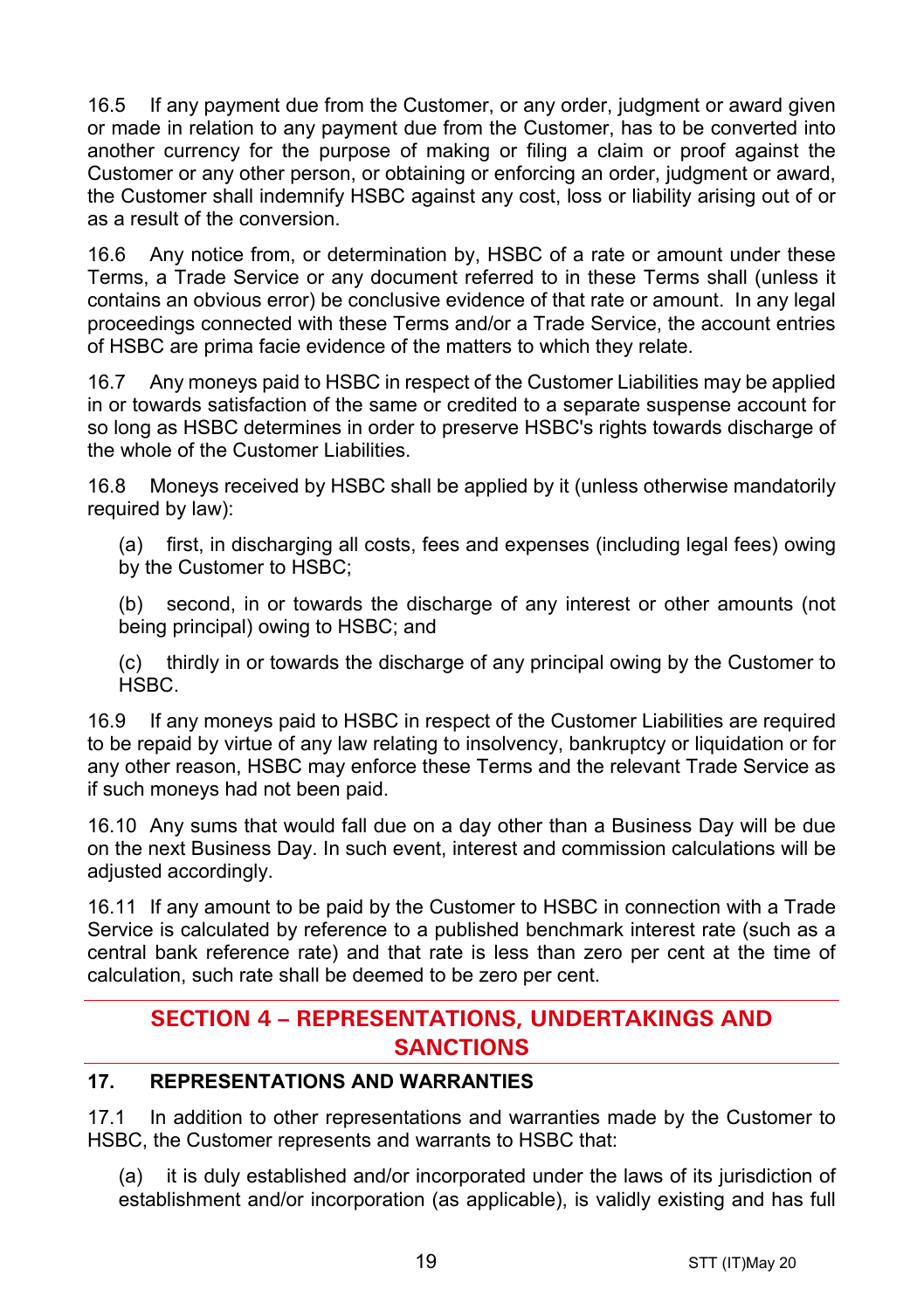power to carry on its business as now being conducted, to own its assets and to enter into and perform its obligations under these Terms, and shall promptly notify HSBC of any change to its constitution or existence;

(b) the obligations expressed to be assumed by it in these Terms and in each Trade Transaction which it may enter into from time to time are legal, valid, binding and enforceable obligations;

(c) all authorisations, consents, approvals, resolutions, licences, exemptions, filings, notarisations or registrations required or desirable to enable it lawfully to enter into, exercise its rights and comply with its obligations under these Terms and each Trade Transaction have been obtained or effected and are in full force and effect;

(d) these Terms and each Trade Transaction which it may from time to time enter into do not and will not conflict with its constitutional documents or any agreement or instrument binding upon it or any of its assets or constitute a default or termination event (however described) under any such agreement or instrument;

(e) each Trade Service requested by or for the Customer relates to a genuine Trade Transaction as described in the documents pertaining to such Trade Transaction and all documents and information (including in any Application) provided by the Customer to HSBC in relation to each Trade Service or these Terms is/are complete, accurate, genuine and valid;

(f) it has not taken any corporate action, or any other steps and no legal proceedings have been commenced for its liquidation, judicial management, receivership, or any similar or analogous proceedings or for the appointment of a receiver and manager, judicial manager, liquidator or similar officer of it or of all or any material part of its assets or revenues;

(g) any Documents, Goods or proceeds of sale in which HSBC has or is purported to have an interest are free from any security interest(s) and encumbrance(s) (other than in favour of HSBC) and the Customer is the sole and beneficial owner of any such Documents, Goods or proceeds of sale;

(h) as at the date HSBC provides Finance to the Customer in respect of a Document or Documentary Credit, it is not aware of any dispute (actual, pending or threatened) in respect of that Document or Documentary Credit or the relevant Trade Transaction; and

(i) as at the date HSBC provides Finance to the Customer in respect of a Document or Documentary Credit or provides a Trade Finance Loan to the Customer, it has not received any financing in respect of that Document, Documentary Credit or the relevant Trade Transaction from any person other than HSBC.

17.2 All representations and warranties in these Terms are deemed to be made on each day (a) an Application is made and is being processed, (b) any Trade Service is outstanding and (c) any Customer Liabilities remain outstanding.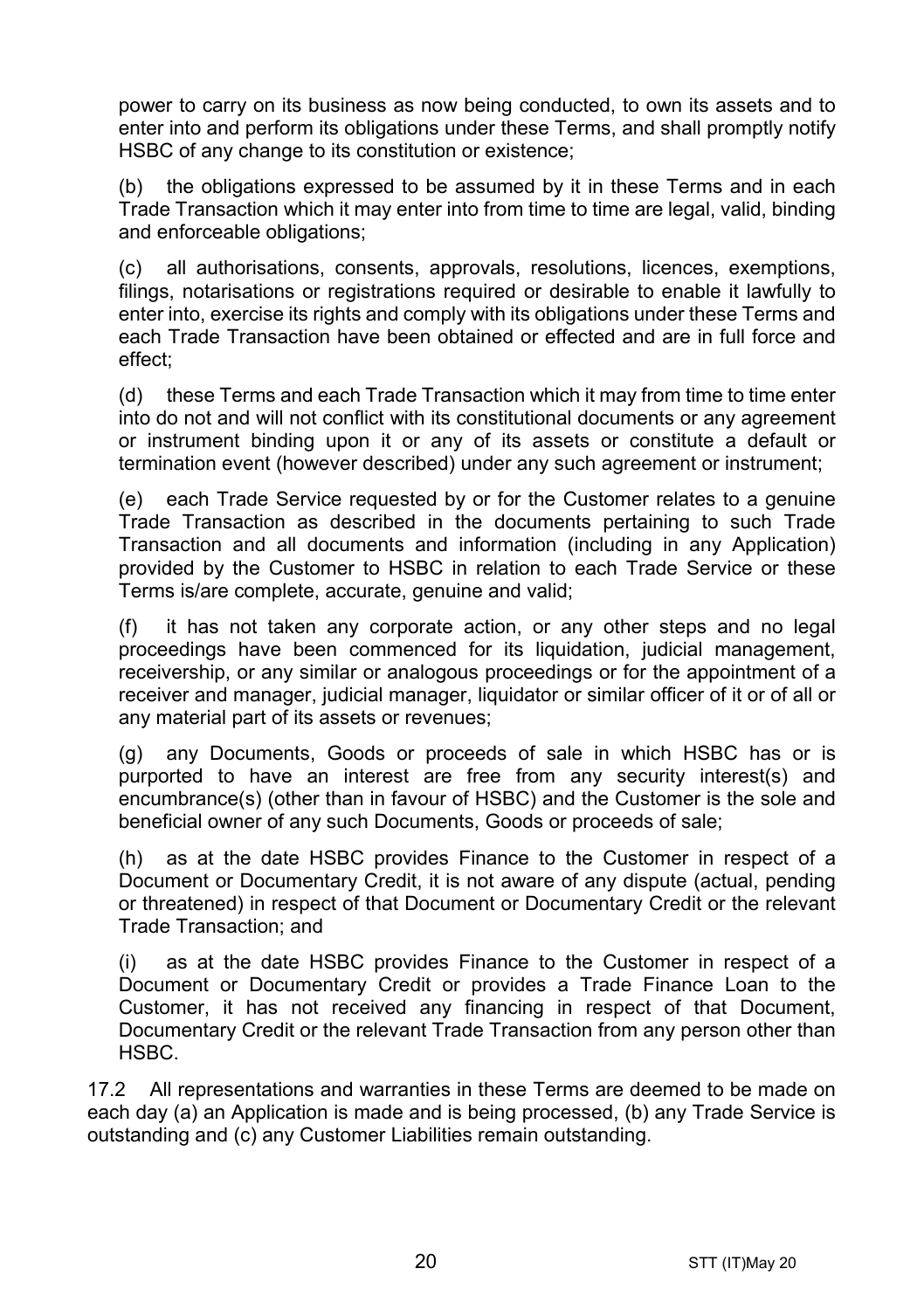17.3 The Customer acknowledges that HSBC will rely on any representations and warranties made by the Customer including when HSBC assesses whether or not to provide a Trade Service to the Customer.

17.4 The Customer shall promptly notify HSBC on becoming aware of any representation or warranty becoming untrue, or the Customer being unable to make any representation or warranty when repeated.

## **18. UNDERTAKINGS**

#### **General Undertakings**

18.1 The Customer shall at the request of HSBC:

(a) provide HSBC with such information concerning a Trade Transaction (including copies of sale contracts, purchase order and invoices), Documents and Goods and any proposed sale of Goods as HSBC may require and promptly notify HSBC if any Trade Transaction is cancelled or terminated for any reason or if any material dispute arises in respect of a Trade Transaction;

(b) provide HSBC with such information regarding the financial condition, assets and operations of the Customer and its affiliates as HSBC may reasonably require;

(c) provide HSBC with any information required by HSBC to satisfy its "*know your customer*" or similar identification procedures;

(d) keep HSBC informed of the whereabouts of the Goods and of any change in the condition, quality or quantity of the Goods;

(e) co-operate fully with HSBC and render to HSBC all assistance it requires in the collection and enforcement of any payments under or in connection with any Trade Service whether by legal proceedings or otherwise; and

(f) promptly do all such acts or execute all such documents at its own cost as HSBC may specify:

(i) for the purpose of the creation, perfection, protection or maintenance of any interest conferred or intended to be conferred on HSBC by, pursuant to or in connection with these Terms (including in respect of any Cash Collateral, Documents, Goods or sale proceeds);

(ii) for the exercise of any rights, powers and remedies of HSBC provided by, pursuant to or in connection with these Terms or by law; and

(iii) to facilitate the realisation by HSBC of any Documents or Goods in which HSBC is, or is intended to be, interested.

## **Trade Service Undertakings**

18.2 The Customer shall, to the extent applicable to a Trade Service and/or where HSBC has or is purported to have an interest in the relevant Documentary Credit, Documents, Goods or proceeds of sale referred to:

(a) ensure that the Documentary Credit, Documents, Goods or proceeds of sale (as applicable) are free from any mortgage, charge, pledge, lien or other security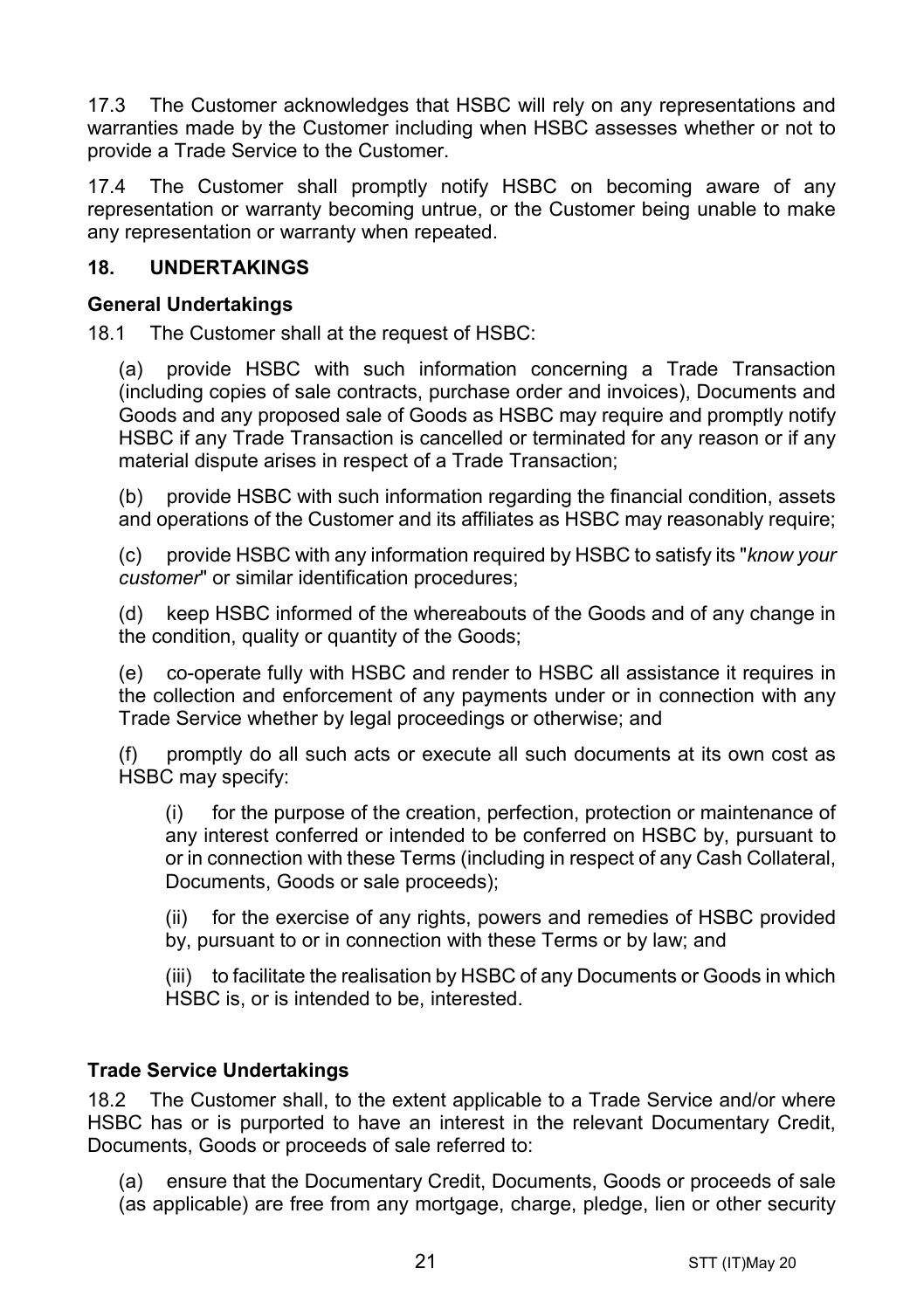interest, encumbrance or claim except for any trust, pledge or other form of security in favour of HSBC or which has been expressly permitted by HSBC;

(b) for so long as the Customer has title to the Goods or if as a condition to the Trade Service the Customer is required to procure the insurance of the Goods:

(i) insure the Goods for such value against such insurable risks as is stipulated in the relevant condition or, in the absence of any such condition, as is customary for those Goods;

(ii) promptly following (and in any event within ten days of) the date of the Application for the relevant Trade Service, provide to HSBC copies of the relevant insurance policies; and

(iii) promptly notify HSBC of any claims made on the relevant insurance policies and direct the insurer to pay to HSBC all insurance proceeds in respect of the Goods;

(c) if so requested by HSBC:

(i) promptly arrange for HSBC's interest in the Goods to be endorsed on any relevant insurance policy; and

(ii) promptly submit claims in respect of the Goods to relevant insurer;

(d) promptly pay to HSBC all insurance proceeds received by it in respect of the Goods and, pending payment, hold such proceeds on trust for HSBC (or, if a trust is not recognised and enforceable, hold to the order of HSBC);

(e) promptly endorse all Documents in favour of HSBC, deposit all Documents with HSBC or to its order and note in its records the interest of HSBC in all Documents and the Goods;

(f) promptly pay all freight, warehouse, dock, transit and other charges, rent and all other costs of and in connection with the Documents and/or Goods;

(g) not permit the Goods to be processed or altered without the prior written consent of HSBC;

(h) not take any action, which might prejudice the value of the Goods or the effectiveness of any pledge or trust under these Terms;

(i) promptly inform HSBC of any event of which it becomes aware that may adversely affect the liability of a buyer to complete the purchase of the Goods or any change or deterioration in the state or quality or otherwise of the Goods;

(j) promptly inform HSBC if it becomes aware of any theft, fraud, illegal activity, loss, damage or other misuse of or in relation to any Goods or Documents;

(k) permit HSBC (or any delegate) access to any premises at which the Goods are stored or located for the purpose of inspecting, taking possession of, or otherwise protecting its interest in the Goods;

(l) not attempt to factor, transfer, sell, dispose of or otherwise deal with the Documents, Goods or proceeds of sale (as applicable), Documentary Credit (or any confirmation (whether given on a disclosed or undisclosed basis)), except as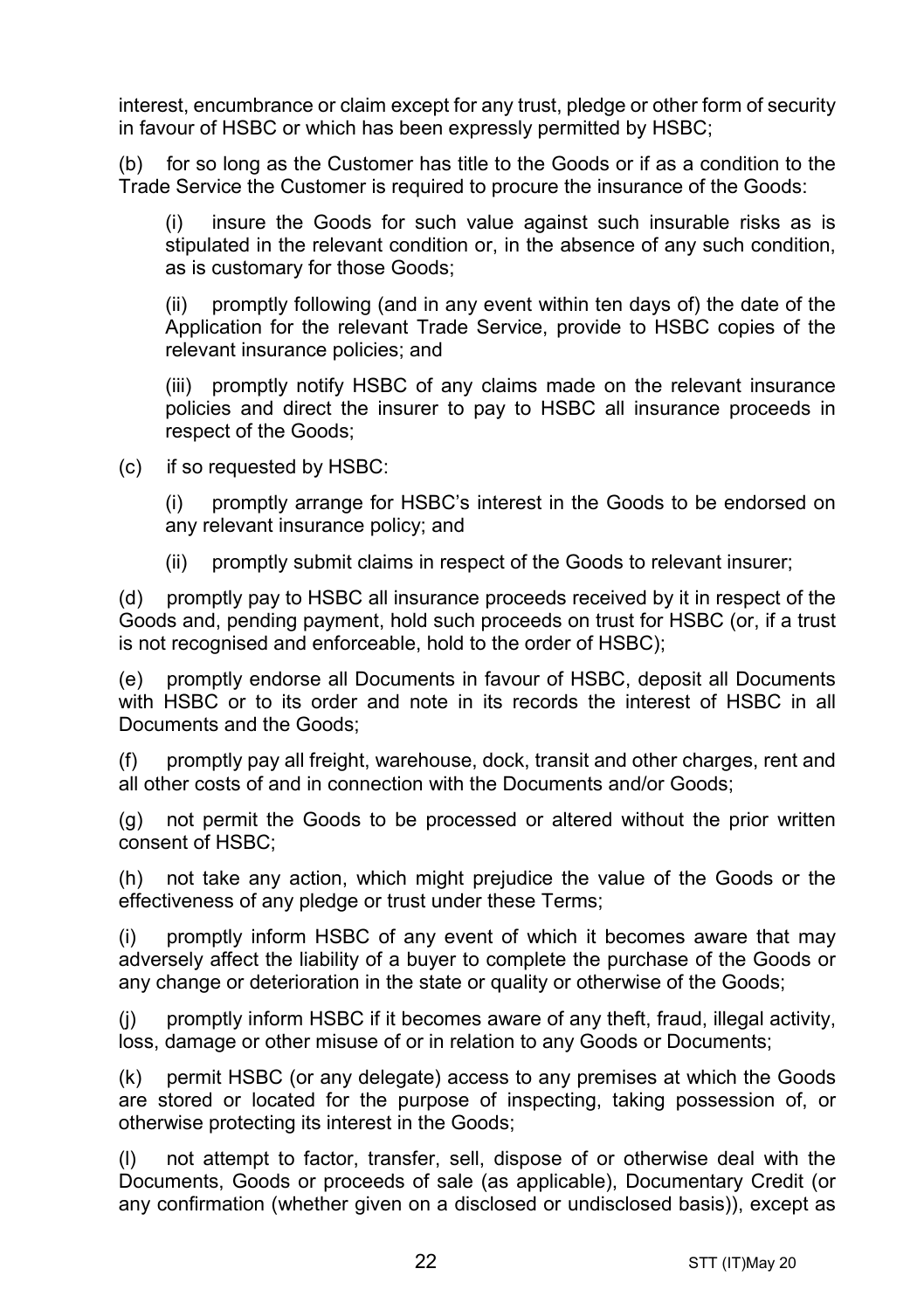agreed between HSBC and the Customer from time to time in respect of the Trade Service(s) being provided;

(m) not present the Documents to any other bank, financial institution or similar type of financing entity or obtain any form of financing and/or borrowing in respect of the same Trade Transaction;

(n) not agree to any amendment to the Documentary Credit, SBLC or Document without the prior written consent of HSBC; and

(o) procure the prompt release of HSBC from any guarantee, indemnity or other commitment that HSBC may have provided in respect of the Documents or the Goods,

and HSBC (or any delegate) is authorised to take such steps and to make any payments, on behalf and at the cost of the Customer, to ship, collect, land, store, insure or inspect the Goods and/or to demand and collect any proceeds of sale.

## **19. COMPLIANCE WITH LAWS AND SANCTIONS**

19.1 The Customer represents and warrants that:

(a) neither the Customer nor any of its subsidiaries, directors, officers, employees, agents, or affiliates is a person or entity that is, or is owned or controlled by any person or entity that is:

(i) the subject of any sanctions issued, administered or enforced by the US Department of the Treasury's Office of Foreign Assets Control, the US Department of State, the United Nations Security Council, the European Union, Her Majesty's Treasury, the Hong Kong Monetary Authority or any other sanction issuing or enforcement body that may be applicable to HSBC, the Customer, a Trade Service or a Trade Transaction (the **Sanctions**); or

(ii) located, organised or resident in a country or territory that is, or whose government is, the subject of Sanctions;

(b) any required import or export licenses applicable to each Trade Transaction have been obtained and, if the Customer is aware that HSBC may require an export license or other authorisation for the provision of the relevant Trade Service for the Customer, the Customer will notify HSBC prior to HSBC providing the Trade Service; and

(c) the Customer is compliant in all material respects with foreign and domestic laws and regulations pertaining to each jurisdiction in which it operates and to each Trade Transaction and the subject matter of such Trade Transaction including, if applicable, the shipment and financing of the goods described in such Trade Transaction or the associated documents.

19.2 The Customer acknowledges and agrees that:

(a) HSBC Group and its service providers are required to act in accordance with the laws and regulations of various jurisdictions, including those which relate to Sanctions, export controls and the prevention of money laundering, terrorist financing, bribery, corruption and tax evasion;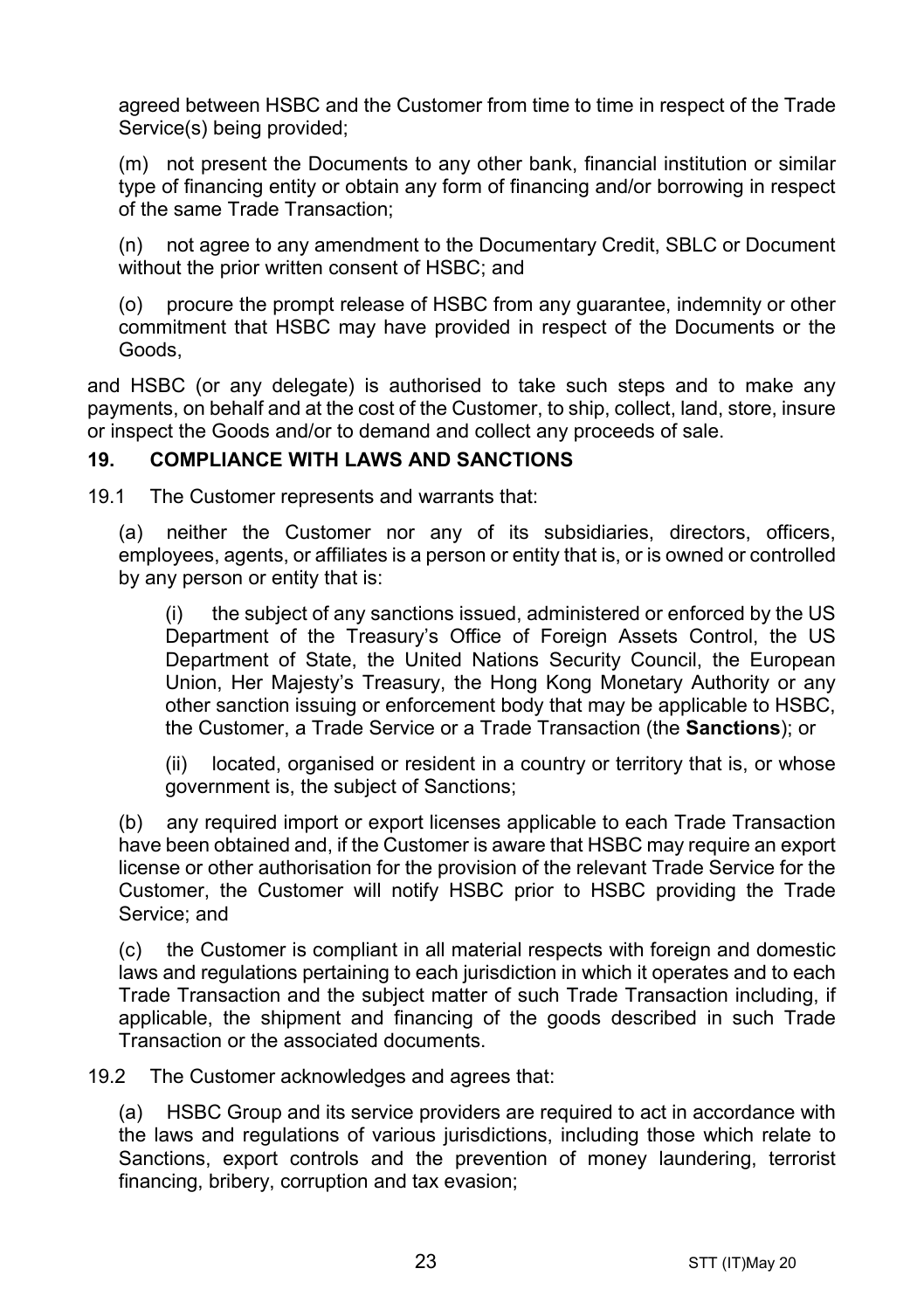(b) at any time, HSBC may require the Customer to immediately provide to HSBC information related to any Trade Transaction, including the underlying contract or other documentation;

(c) HSBC may take, and may instruct other HSBC Group members to take, to the extent it is legally permitted to do so under the laws of its jurisdiction, any action (a **Compliance Action**) which it considers appropriate to act in accordance with Sanctions or domestic and foreign laws and regulations. Such Compliance Action may include:

(i) the interception and investigation of any payment, communication or instruction;

(ii) the making of further enquiries as to whether a person or entity is subject to any Sanctions or export control restrictions; and/or

(iii) the refusal to:

(A) issue, renew, extend, transfer or assign a Trade Service;

(B) make payment of any Claim; or

(C) process a Trade Service or instruction that does not conform with Sanctions, export controls or domestic and foreign laws or regulations; and

(d) neither HSBC nor any HSBC Group member will be liable for any loss, damage, delay, or a failure of HSBC to perform its duties under these Terms or a Trade Service:

(i) arising out of or relating to any Compliance Action taken by HSBC, its service providers, or any HSBC Group member; and/or

(ii) being prevented from paying any Claim in respect of a Trade Service or sending or receiving any message or data or taking any other action in connection with any Trade Service because of an applicable law, regulation or ruling of any governmental agency.

# **SECTION 5 – INSTRUCTIONS AND ELECTRONIC PLATFORMS**

## **20. INSTRUCTIONS**

20.1 HSBC is authorised to accept, act and rely upon, and treat as valid and accurate:

(a) all communications, demands and instructions (including any Applications) given or purporting to be given by the Customer to HSBC (an **Instruction**);

(b) all communications and any Claims made or purported to be made by any person; and

(c) any documents provided to HSBC,

including, in each case, those made or given by way of or through a Platform, email, facsimile, telecopier, telex, cable, telephone or such other electronic means (in each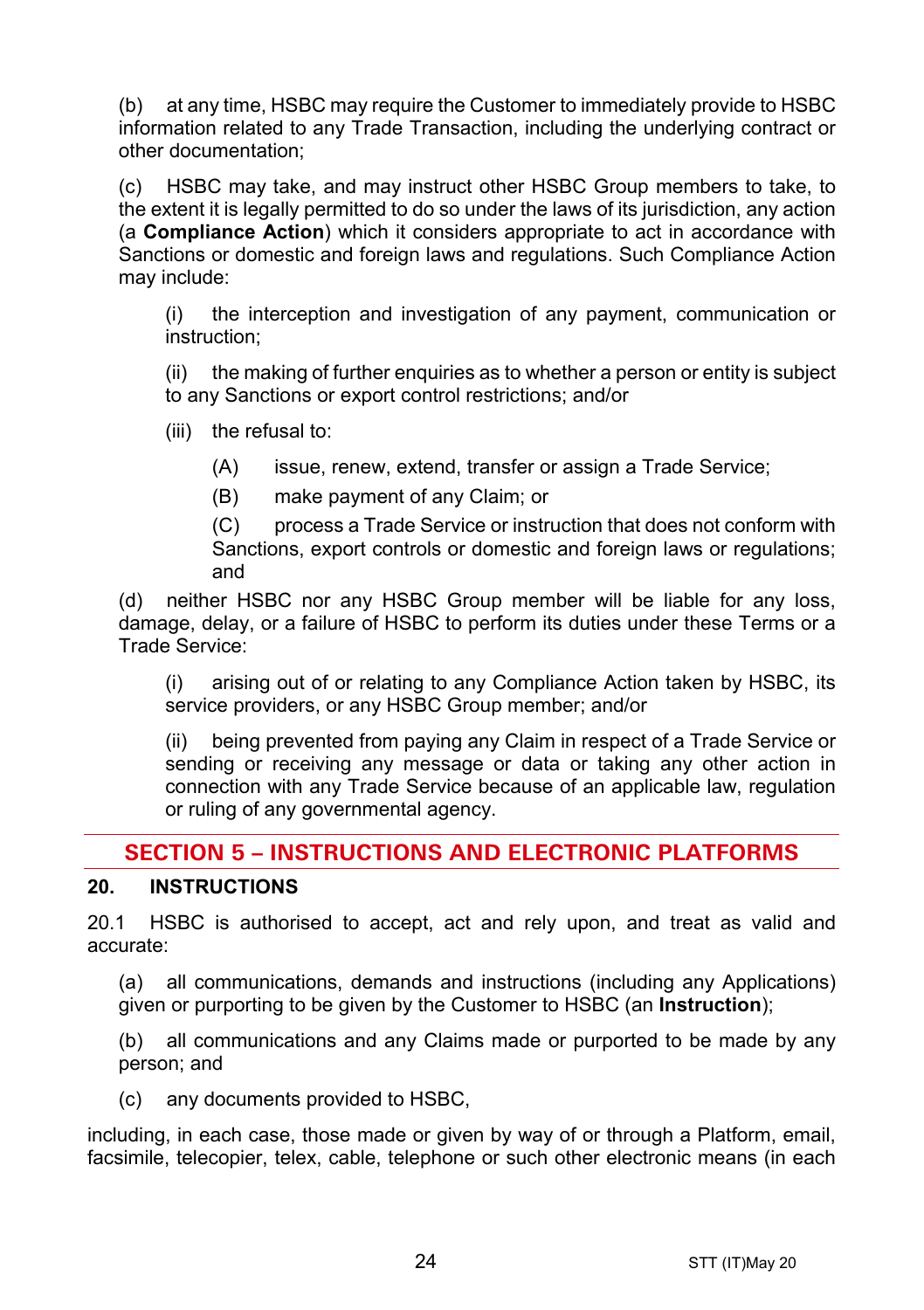case, an Electronic Means) and is under no obligation to enquire as to the authorisation or validity of any such Instruction, communication, Claim or Document.

20.2 The Customer acknowledges and accepts the risk that communications, Instructions, Claims and documents sent to or from HSBC by Electronic Means may be intercepted, monitored, amended, corrupted, contain viruses or be otherwise interfered with by third parties and acknowledges and agrees that HSBC is not responsible or liable to the Customer or any other person for, and the Customer waives any and all claims in respect of, any Losses arising from the same.

20.3 If the Customer communicates, gives an Instruction, makes a Claim or sends a document by Electronic Means, or instructs HSBC to permit a beneficiary or any other person to do the same, the Customer shall indemnify, and hold HSBC harmless from and against, any and all Losses that HSBC may incur (including in respect of any payment made where the relevant Instruction or Claim was unauthorised).

20.4 Where the Customer has made an Application for any Trade Service to be provided for the benefit of an affiliate of the Customer:

(a) the Customer agrees (and will procure the concurrent written agreement of its affiliate) that HSBC has no obligation to obtain instructions from the affiliate and HSBC can deal solely with the Customer on behalf of the affiliate;

(b) the definition of "Trade Transaction" shall be construed to refer to such affiliate rather than the Customer, and the definitions of "Documents" and "Goods" shall be construed accordingly;

(c) references in these Terms to the Customer presenting, handling, disposing, transferring, dealing with or using (however so described) the relevant Documents, Goods or proceeds of sale shall include the affiliate undertaking any such action;

(d) the Customer shall procure that the affiliate complies with all undertakings in these Terms in respect of the relevant Trade Transaction, Documents, Goods and proceeds of sale; and

(e) each representation in these Terms made by the Customer shall be made by the Customer for itself and on behalf of the affiliate or, where it can only be made in respect of the affiliate (due to factual circumstances), by the Customer for and on behalf of the affiliate.

20.5 HSBC has no obligation to:

(a) verify the identity or authority of any person communicating, giving an Instruction, making a Claim or providing a document by Electronic Means**;**

(b) verify the authenticity of any signature(s) (whether electronic or otherwise) on any communication made, Instruction given, Claim made or document provided by Electronic Means; or

(c) seek the Customer's prior approval before acting on any communication made, Instruction given, Claim made or document provided by Electronic Means,

however HSBC may, in its absolute discretion, take steps to ascertain the validity, authenticity and origin of any communication, Instruction, Claim or document (including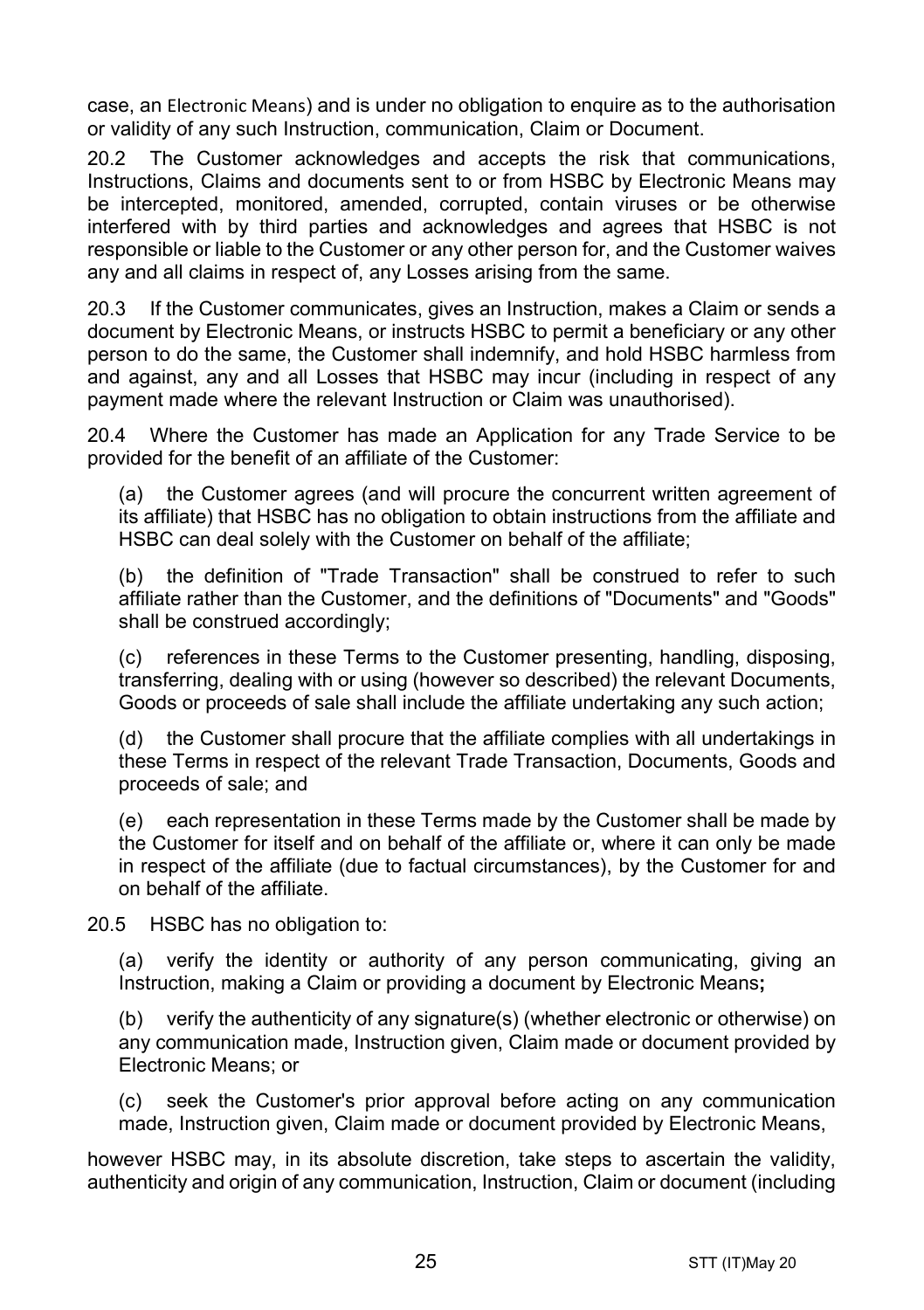requiring telephone verification of any Instructions) and take any steps that may be mandated by an External Provider and may, where it is unable to ascertain the validity, authority or origin of any communication, Instruction, Claim or document, delay or refuse to act upon any communication, Instruction, Claim or document or suspend or terminate any Trade Service at any time.

## **21. PLATFORMS**

21.1 The Customer acknowledges and agrees that:

(a) HSBC may rely on External Providers to provide Platforms so that HSBC can perform its obligations under these Terms (or any other applicable terms and conditions) and provide Trade Services;

(b) External Providers are independent from HSBC and may independently charge the Customer fees for use of their Platform and those fees are the sole responsibility of the Customer;

(c) HSBC's obligations under these Terms and any Trade Service shall be subject to HSBC's rights under External Terms and Conditions and the availability of any Platform provided by such External Providers;

(d) HSBC has no obligation to inform the Customer of, or provide the Customer with, any External Terms and Conditions;

(e) HSBC has no control over the electronic processes used by a Platform provided by an External Provider to process, handle and/or send data or messages;

(f) it shall inform HSBC of all External Terms and Conditions applicable to or any charges imposed by any Platform which it uses (or intends to use) in respect of any Trade Service and shall promptly notify HSBC of any changes; and

(g) it shall promptly provide all information concerning any Platform used by the Customer that HSBC may reasonably request.

21.2 HSBC assumes no liability or responsibility to the Customer or to any other person for any loss or damage that is suffered or incurred as a result of:

(a) the unavailability of any Platform to the Customer, HSBC or any other person for any reason whatsoever; or

(b) the Customer's use of or connection with any Platform, any External Provider or the services provided by HSBC or any External Provider to the Customer involving any Platform.

#### 21.3 The Customer:

(a) shall comply with all security procedures of HSBC and each External Provider and any other reasonable requests HSBC or any External Provider may issue to the Customer regarding the security of any Platform, including instructions on steps to remedy any breach of security; and

(b) acknowledges and agrees that it is the Customer's responsibility to set up, maintain and regularly review all security arrangements concerning access to and use of each Platform and information stored on the Customer's computing and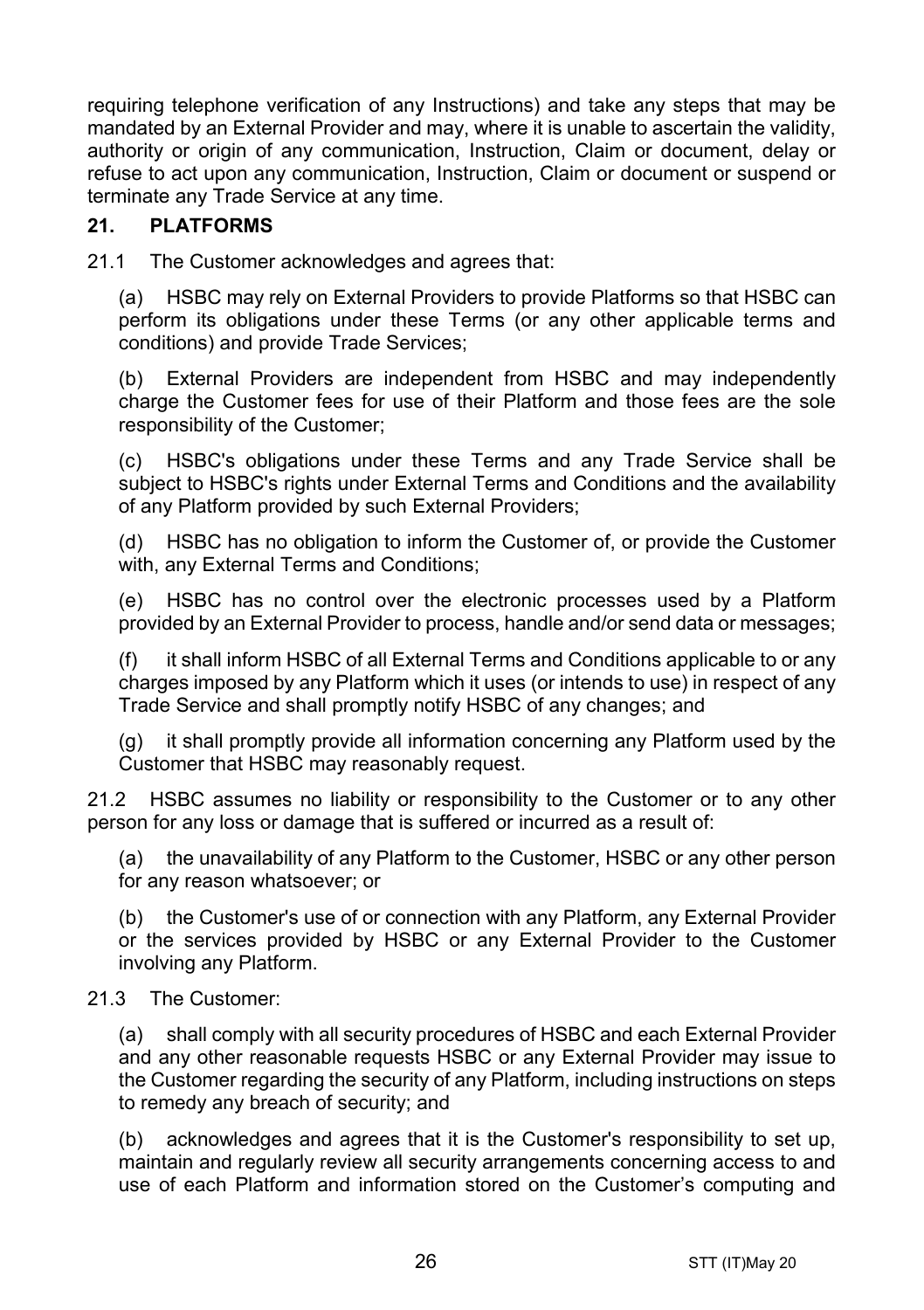communications systems, and confirms that it has assessed the security arrangements of each Platform and has determined that they are adequate to protect the Customer's interests;

(c) shall take all reasonable precautions to prevent fraudulent or unauthorised use of or access to each Platform;

(d) shall ensure that neither the Customer nor its employees do anything which may result in the security of any Platform or the systems or security of HSBC being compromised; and

(e) shall notify HSBC, as soon as reasonably possible upon becoming aware, of any actual or attempted unauthorised access to any Platform or any unauthorised transaction or attempt to execute an unauthorised Instruction. This notification must be by telephone but must be followed by written notice within forty-eight hours of the telephone call.

# **SECTION 6 - OTHER**

#### **22. LIMITATION ON LIABILITY**

22.1 Neither HSBC nor any other HSBC Group member shall be liable for any loss, damages, payments, demands, claims, expenses or costs suffered or incurred by the Customer (or any of its affiliates) arising from or in connection with these Terms or any Trade Service other than where such loss, damage, payment, demand, claim, expense or cost arises as a direct result of HSBC's or such other HSBC Group member's gross negligence or wilful misconduct.

22.2 Notwithstanding Clause 22.1, in no circumstance whatsoever will HSBC or any HSBC Group member be liable to the Customer (or any of its affiliates) for:

- (a) any loss of business, profits or data; or
- (b) indirect, consequential or special loss or damage,

whether or not HSBC or any HSBC Group member has been advised of the possibility of such loss or damage.

22.3 Without limiting Clauses 22.1 and 22.2, HSBC shall not be responsible or liable for, and the Customer waives all claims against HSBC in respect of:

(a) any act, omission, loss or delay relating to forwarding documents or payments to any person or correspondent bank, or any suspense, act, omission, insolvency or bankruptcy of any correspondent bank;

(b) any delay and/or loss in transit of any messages, letters or documents sent by mail, as an electronic communication, through a Platform or a telecommunication channel, or for any delay, mutilation or other errors arising in the transmission or delivery of any communications by third parties and the Customer acknowledges that, notwithstanding any contrary instruction, HSBC may send a document by any method that it considers appropriate;

(c) any delay in performing or failure to perform any of its obligations under these Terms due to any cause beyond its reasonable control, including, but not limited to, the failure, malfunction or unavailability of telecommunications, data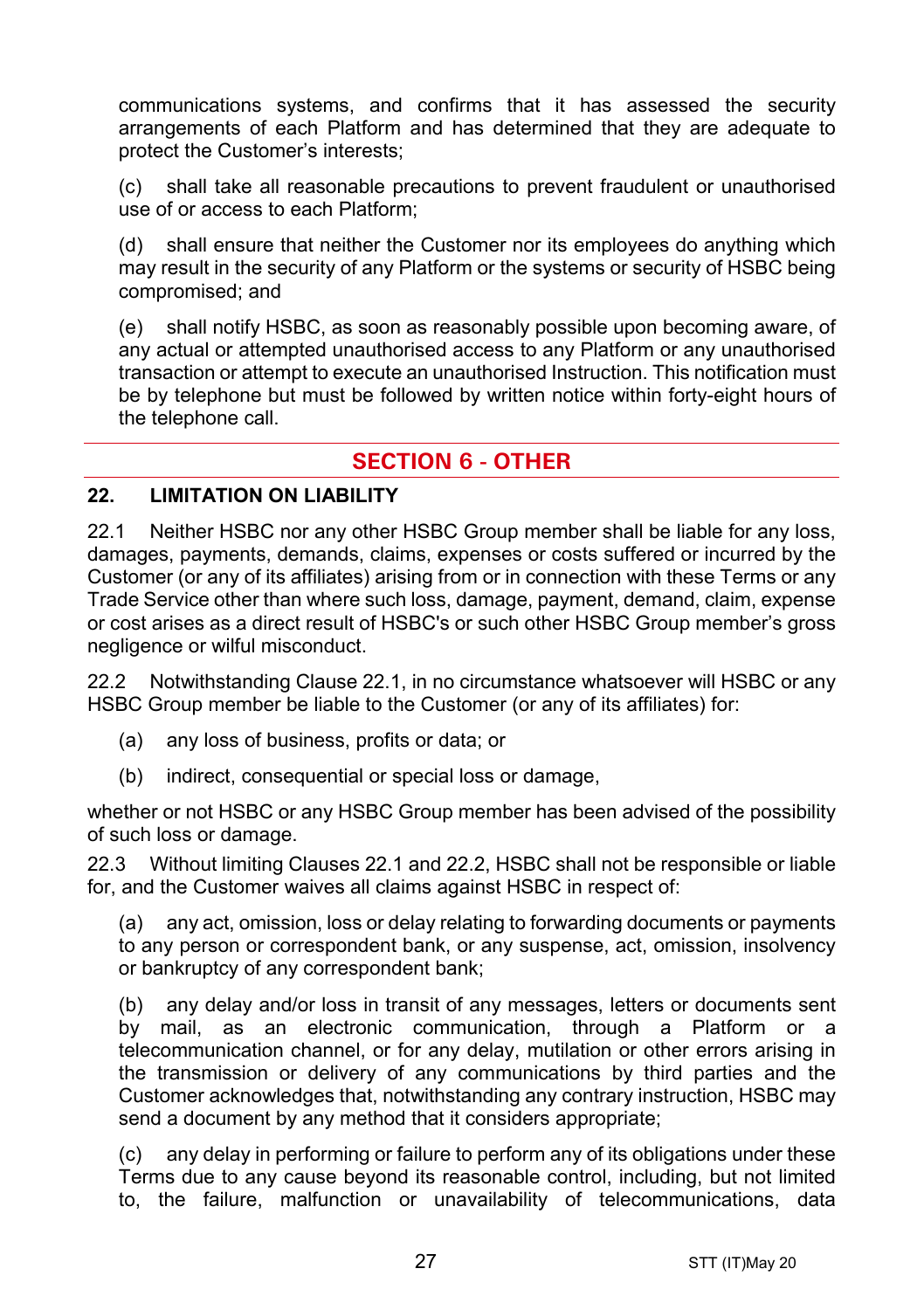communications and computer systems and services over which HSBC has no control, war, hostilities, invasion, civil unrest, strikes, lock-outs or other industrial action or trade disputes (whether involving HSBC's employees or any other person) or any law or government order (whether or not having the force of law);

(d) any failure by HSBC to pay a Claim or other HSBC's act or failure to act because of any domestic or foreign law, regulation, ruling or interpretation of any domestic or foreign court or governmental agency;

(e) the form, sufficiency, correctness, genuineness, authority of any person signing or endorsing (including any person making presentations, demands, giving Instructions (including by Electronic Means) to HSBC purportedly on the authority of the Customer or a beneficiary), falsification, or the legal effect of, any documents if such documents on their face reasonably appear to be in order;

(f) the source, accuracy, validity, authenticity, falsification or legal effect of any data, documents or statements made, presented or received from any Platform or any party to a Trade Transaction, any related documents, or the description, quantity, weight, quality, condition, packing, delivery, value or existence of the goods, services or other performance to which such data, documents or statements relates, or for the good faith or acts or omissions, solvency, performance or standing of any party to a Trade Transaction, the consignor, carrier, forwarder, consignee, insurer of the goods, or any other person;

(g) any improper acts of the beneficiary, including breach of contract in respect of a Trade Transaction, in which circumstances the Customer shall assume and undertake all such risks; and

(h) the Customer acting or relying on any advice received from HSBC whether or not such advice was requested by the Customer.

22.4 If HSBC uses the services of another party, correspondent bank, agent or Platform for the purposes of issuing an Instrument or Documentary Credit, making payment, handling Goods or Documents or for any other purpose to support the services contemplated by these Terms, HSBC shall do so for the Customer's account and at the Customer's risk and HSBC shall assume no liability or responsibility should any instructions which HSBC gives to any such other party not be carried out even if the choice of such other party was HSBC's. Additionally, HSBC shall not be liable for any act, failure to act, default, suspension, bankruptcy or insolvency of such other party.

22.5 Where HSBC performs a review of any Document at the request of the Customer, such review is indicative only and not final or conclusive and HSBC shall not be responsible or liable for, and the Customer waives all claims against HSBC in respect of, an omission by or failure of HSBC to identify any discrepancies during any such review.

22.6 Where HSBC agrees to advise a Documentary Credit or any Instrument which is not issued by a bank or present any Document in respect of, or otherwise handle, such Documentary Credit or Instrument, the Customer acknowledges and agrees that:

(a) such Documentary Credit or Instrument may not be an independent third party undertaking and may not guarantee payment by the issuer or applicant;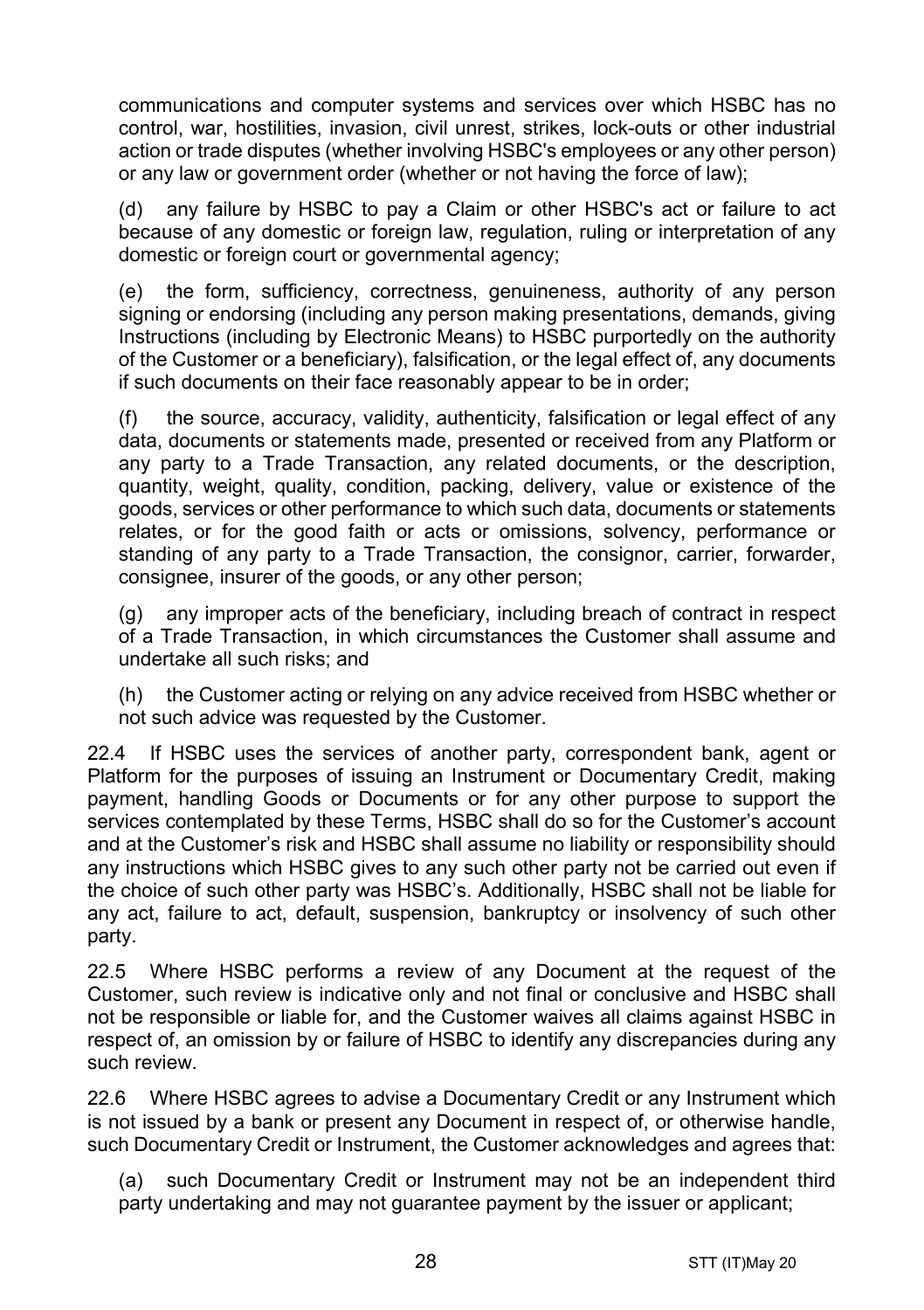(b) the applicable ICC Rules may not address, cover or extend to such type of Documentary Credit or Instrument;

(c) HSBC may not be able to pursue the issuer for payment in the same manner as it would be able to in respect of a Documentary Credit or Instrument issued by a bank; and

(d) the Customer should seek independent legal advice,

and the Customer assumes all such risks and waives all claims against HSBC for losses, damages, costs, fees, claims, actions or demands with respect to such Documentary Credit or Instrument including any claims that HSBC failed to alert the Customer that it was advising such type of Documentary Credit or Instrument, failed to pay such Documentary Credit or Instrument in the manner of a Documentary Credit or Instrument issued by a bank, or failed to collect payment from the issuer of such Documentary Credit or Instrument.

22.7 Subject to the provisions above, where any liability of HSBC or any HSBC Group member to the Customer (or any of its affiliates) arises under these Terms or in connection with any Trade Service, such liability shall not exceed USD 1,000,000 in aggregate in any calendar year.

## **23. DISCLOSURE, CONFIDENTIALITY AND PRIVACY**

23.1 Without limiting any other terms between the Customer and HSBC or any HSBC Group member, HSBC is authorised:

(a) to appoint any other person as its correspondent, nominee or agent in connection with these Terms and any Trade Service and HSBC may delegate any of its powers under these Terms or a Trade Service to such person;

(b) to notify any other person of its interest in any Documents, Goods or proceeds of sale; and

(c) to transfer and disclose any Customer Information to the following recipients (who may also process, transfer and disclose such Customer Information):

(i) any HSBC Group member and any of its or their officers, directors, employees, professional advisors, insurers, brokers, auditors, partners, subcontractors, correspondents, nominees, agents, delegates, service providers (including External Providers and Platforms) and associates;

(ii) any Authorities;

(iii) anyone acting on the Customer's behalf, payment recipients, beneficiaries, account nominees, intermediary, correspondent and agent banks, clearing houses, clearing or settlement systems, market counterparties, upstream withholding agents, swap or trade repositories, stock exchanges, and companies in which the Customer has an interest in securities (where such securities are held by HSBC for the Customer);

(iv) any person or entity who acquires (or may acquire) an interest in or assumes (or may assume) risk in or in connection with any Trade Service;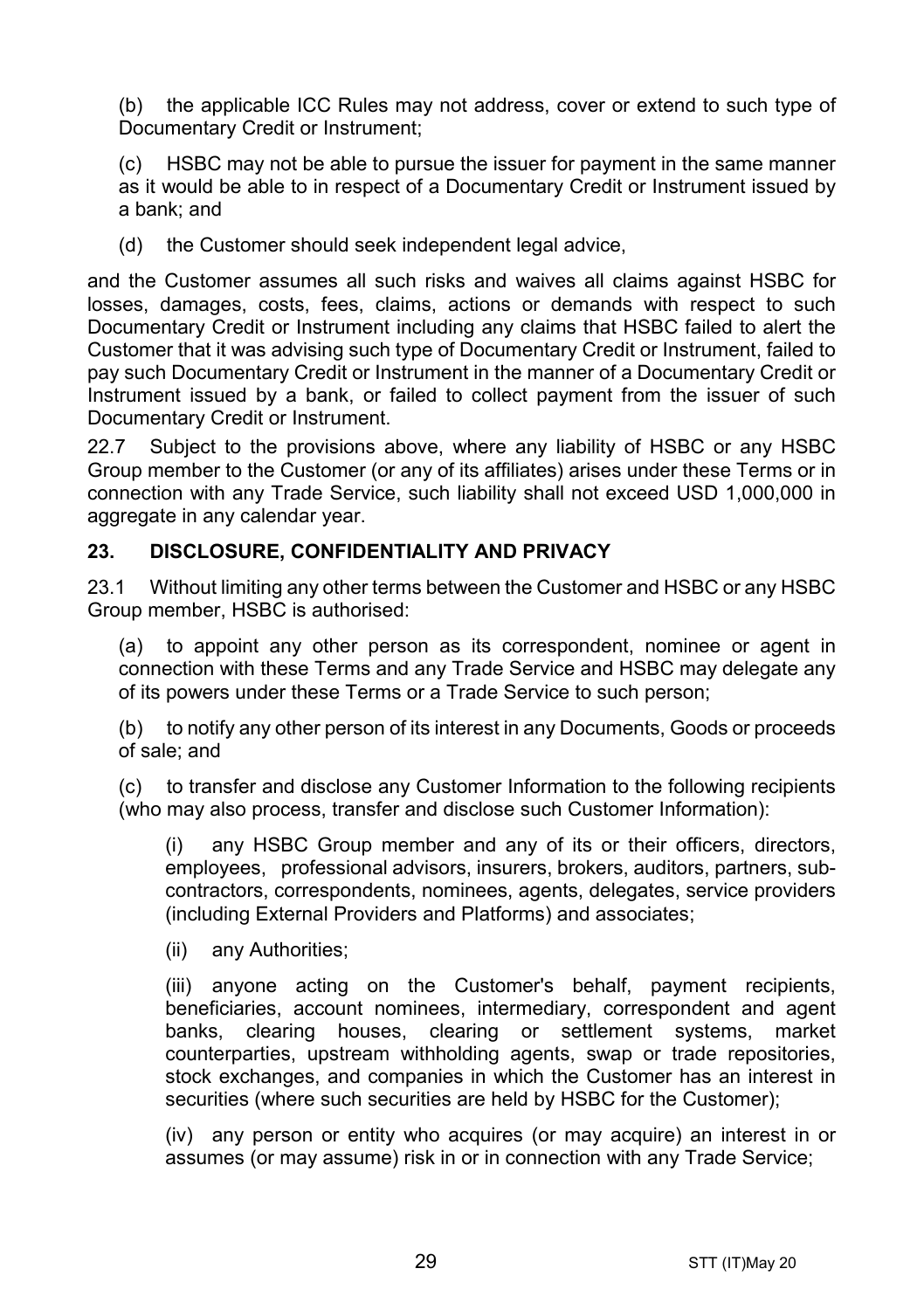(v) any other financial institutions, credit reference agencies or credit bureaus, for obtaining or providing credit references; and/or

(vi) any person or entity in connection with any HSBC Group business transfer, disposal, merger or acquisition, wherever located, including in jurisdictions which do not have data protection laws that provide the same level of protection as the jurisdiction in which the Trade Service is supplied,

including where the recipient of any such appointment, notification, transfer or disclosure is located outside of the relevant Governing Jurisdiction.

23.2 HSBC will not be liable for the acts or omissions of any External Provider as to the collection, use or disclosure by that External Provider of Customer Information.

23.3 Where the Customer has given HSBC information about natural persons (such as authorised signatories), the Customer confirms that those natural persons have authorised the Customer to do so (and to receive any data protection notices on their behalf) and have consented to HSBC's collection, use, storage, processing, transfer and disclosure of their Personal Data and data for the purpose of HSBC carrying out any action contemplated by these Terms or providing a Trade Service to or for the Customer.

23.4 The Customer shall ensure that any information that the Customer asks HSBC to forward to third parties is complete, accurate and will not give rise to any claim against HSBC (including any claim in defamation, in relation to privacy, banking secrecy or data protection or for infringement of any other third party rights) and the Customer confirms and represents that it has obtained the requisite consent and/or waiver (where required) for HSBC to forward such information.

## **24. MISCELLANEOUS**

24.1 Other than a Trade Service which has been provided on an irrevocable or committed basis, HSBC may at any time withdraw a Trade Service or refuse to provide a Trade Service in its absolute discretion.

24.2 Any waiver, release or consent by HSBC under or in respect of these Terms or a Trade Service will only be effective if made in writing (which may be made through a Platform).

24.3 HSBC may at any time change these Terms by providing the Customer with at least 30 days' written notice and any Trade Service requested on or after the effective date in such notice shall be subject to the amended Terms.

24.4 HSBC is authorised to take such steps and to make such payments as it considers necessary, at the cost of the Customer, to remedy any default by the Customer in respect of its obligations under these Terms or any Trade Service.

24.5 Neither HSBC's failure to exercise, nor HSBC's delay in exercising, any of its rights or remedies under these Terms or in respect of a Trade Service shall operate as a waiver of any such right or remedy, nor shall any single or partial exercise of any right or remedy prevent any further or other exercise of any other right or remedy.

24.6 The Customer may not assign or transfer any of its rights or obligations under these Terms or a Trade Service. HSBC may assign, transfer or create security over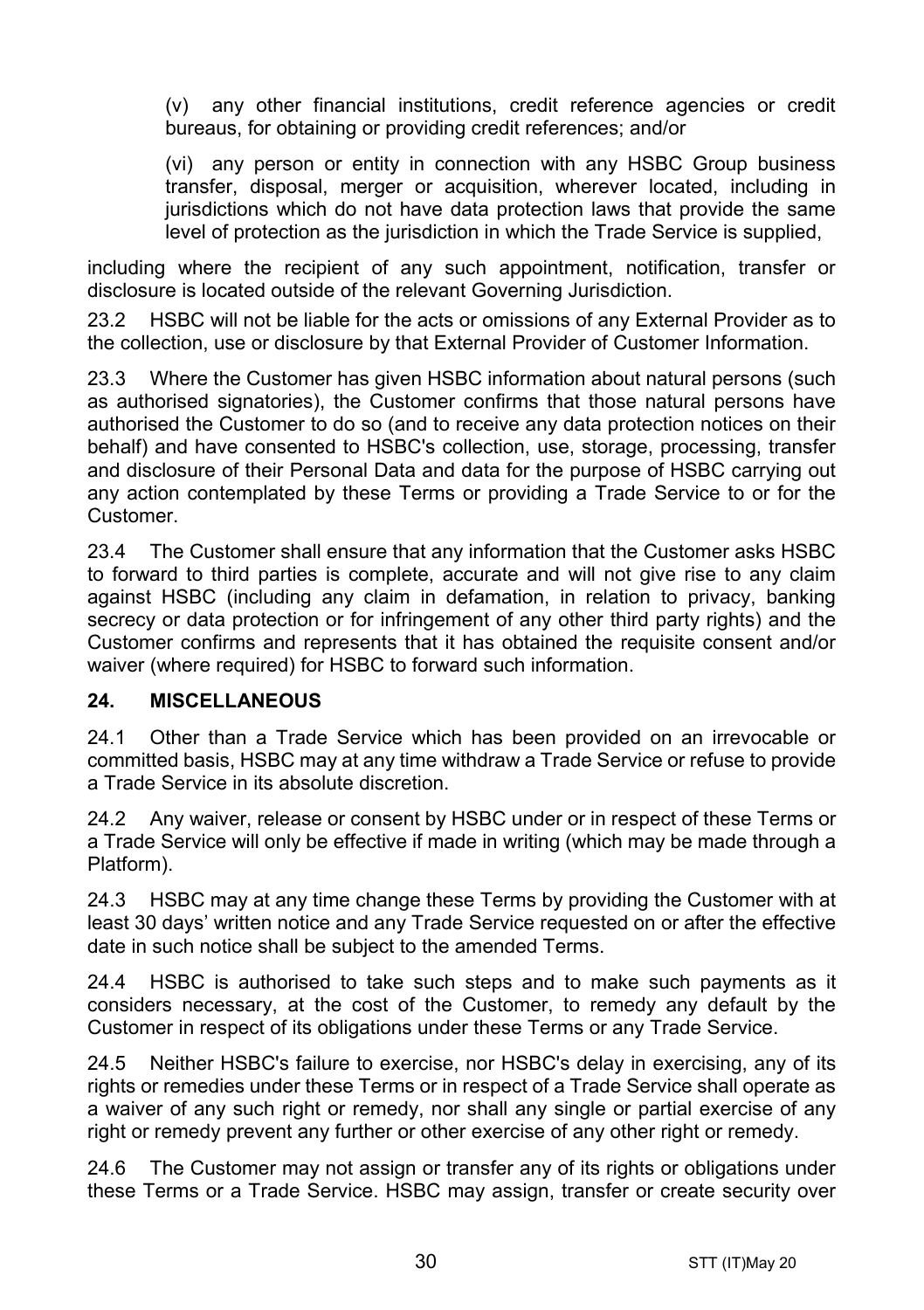any of its rights under or in respect of these Terms or a Trade Service without restriction or notice.

24.7 Without prejudice to Clause 20 (*INSTRUCTIONS*), any notices by the Customer in connection with these Terms or a Trade Service must be given to HSBC in writing at the address of HSBC most recently advised by HSBC to the Customer. HSBC may give notice to the Customer in person, by telephone or facsimile, by post, through a Platform or, if agreed by the Customer, through another electronic channel at the address or number most recently notified by the Customer to HSBC. A notice sent by post will be deemed to have been received 7 calendar days after posting if within the same country, or 15 calendar days after posting if cross border.

24.8 Each of the provisions of these Terms is severable and distinct from the others and, if one or more of such provisions is or becomes illegal, invalid or unenforceable, the remaining provisions shall not be affected in any way.

24.9 If the Customer includes two or more persons, the obligations and liabilities of these persons under or in respect of a Trade Service and these Terms shall be joint and several.

24.10 Nothing in these Terms shall be deemed to create any partnership, joint venture or relationship of principal and agent between HSBC and the Customer or create or give rise to any fiduciary relationship of any nature.

24.11 To the extent permitted by the laws of the Governing Jurisdiction, the Customer irrevocably waives any right of sovereign immunity from suit, jurisdiction or adjudication (including in respect of pre-judgement interim relief and execution of any judgement) that it may have in the Governing Jurisdiction or otherwise, whether that immunity relates to itself or to any commercial or non-commercial assets (including land, bank accounts or other assets held in the name of a diplomatic mission or otherwise or belonging to the Customer's central bank or other monetary authority).

24.12 These Terms are for the benefit of the Customer, HSBC and each HSBC Group member, and are not intended to benefit any other third party or be enforceable by any other third party. Any rights of HSBC to bring to an end or change these Terms or any contract to which they form part are not subject to the consent of any other third party.

## **25. GOVERNING LAW AND JURISDICTION**

25.1 For the purposes of a Trade Service:

(a) that Trade Service and these Terms will be governed by the laws of the Governing Jurisdiction; and

(b) the courts of the Governing Jurisdiction shall have non-exclusive jurisdiction to settle any disputes that may arise out of, or in connection with, that Trade Service and these Terms, their interpretation or any non-contractual obligations arising from or connected with them.

25.2 If a process agent is specified in an Application or Facility Agreement in respect of a Trade Service, service of any legal process on the person whose name and address is specified in such Application or Facility Agreement shall constitute service on the Customer.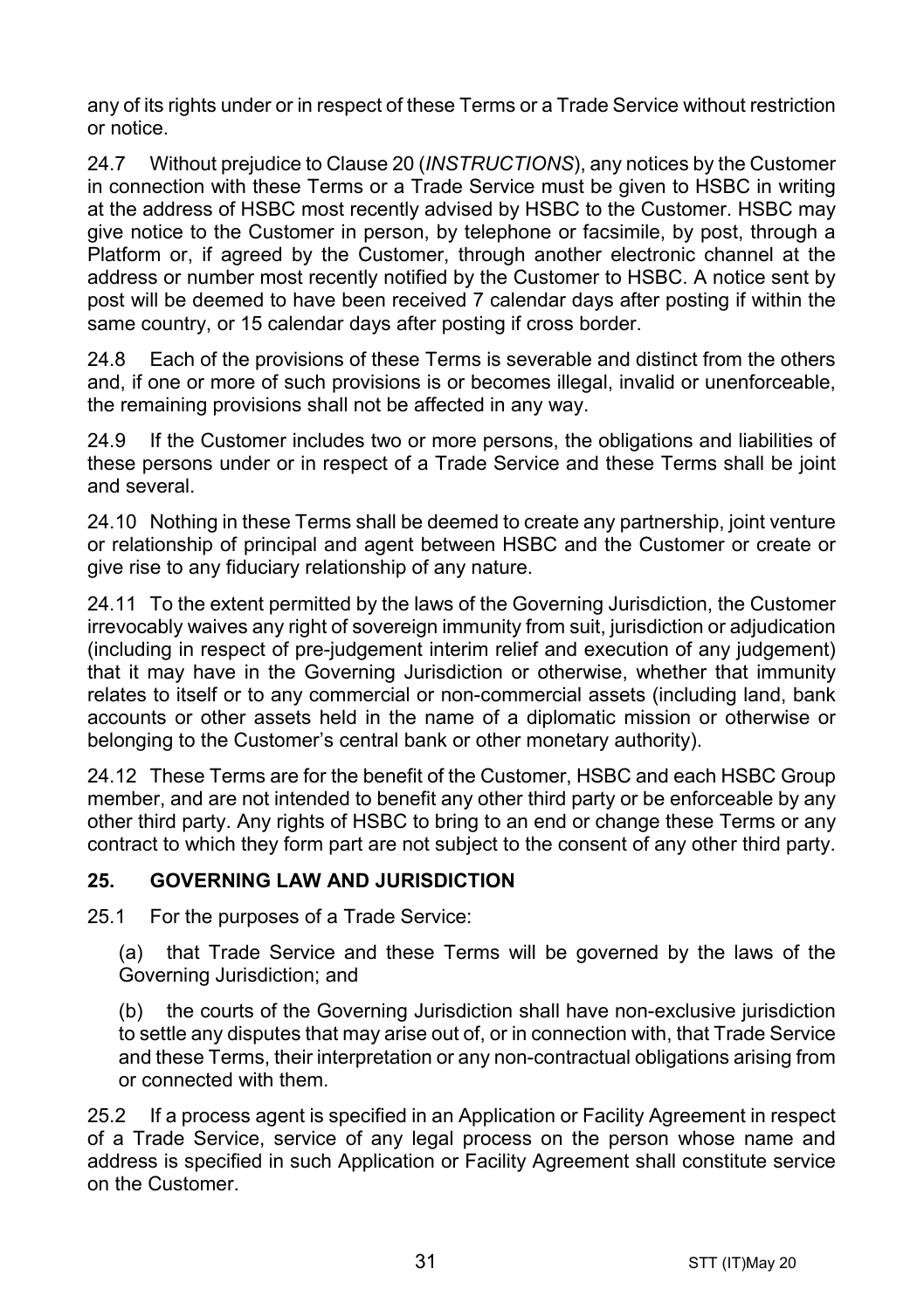25.3 If no process agent has been appointed by the Customer, upon request from HSBC the Customer will, within five Business Days, appoint a process agent (with an office in the Governing Jurisdiction) for service of all legal process relating to these Terms and the relevant Trade Service on the Customer and the Customer will notify the process agent's address to HSBC. If the Customer does not do this, HSBC may appoint a process agent on the Customer's behalf and at its expense and shall, as soon as practicable, notify the Customer of such appointment.

# **SECTION 7 – DEFINITIONS AND INTERPRETATION**

#### **26. DEFINITIONS AND INTERPRETATION**

#### 26.1 In these Terms:

**Application** means an application, instruction or request by the Customer for a Trade Service (whether for itself or for another person) using an application form, or pursuant to the terms of a Facility Agreement or made using a Platform.

**Authorities** includes any judicial, administrative, public or regulatory body (including any self-regulatory body), any government, any tax authority, any securities or futures exchange, any court, any central bank or law enforcement body, or any of their agents, with jurisdiction (direct or indirect) over any part of the HSBC Group at any time.

**Back-to-Back Documentary Credit** has the meaning given to it in Clause 3.14 (*DOCUMENTARY CREDITS*).

**Business Day** means, in respect of a Trade Service, a day on which banks are open for general business in the Governing Jurisdiction.

**Cash Collateral** has the meaning given to it in Clause 10 (*CASH COLLATERAL*).

**Claim** means any demand, request for payment or for acceptance and payment, claim, presentation or drawing made in respect of a Trade Service by a beneficiary, the Customer or any other person.

**Collection** means a collection transaction in respect of the handling of Documents where HSBC may act as either a remitting bank, collecting bank or presenting bank.

**Compliance Action** has the meaning given to it in Clause 19 (*COMPLIANCE WITH LAWS AND SANCTIONS*).

**Country Conditions** means HSBC's additional terms and conditions for the country in which the HSBC entity providing the relevant Trade Service is located.

**Customer** means the person who requests the relevant Trade Service and with whom HSBC contracts with respect to the provision of that Trade Service (and, without limitation, as may be specified in the relevant Application). If HSBC provides a Trade Service to a person that is not a customer of HSBC, references in these Terms to the "Customer" shall apply to that person even though that person is not a customer of HSBC.

**Customer Information** means any Personal Data, confidential information, and/or Tax Information (including accompanying statements, waivers and consents) of either the Customer, or a person or entity whose information (including any Personal Data or Tax Information) which the Customer provides, or which is provided on the Customer's behalf, to any HSBC Group member in connection with the provision of any Trade Service.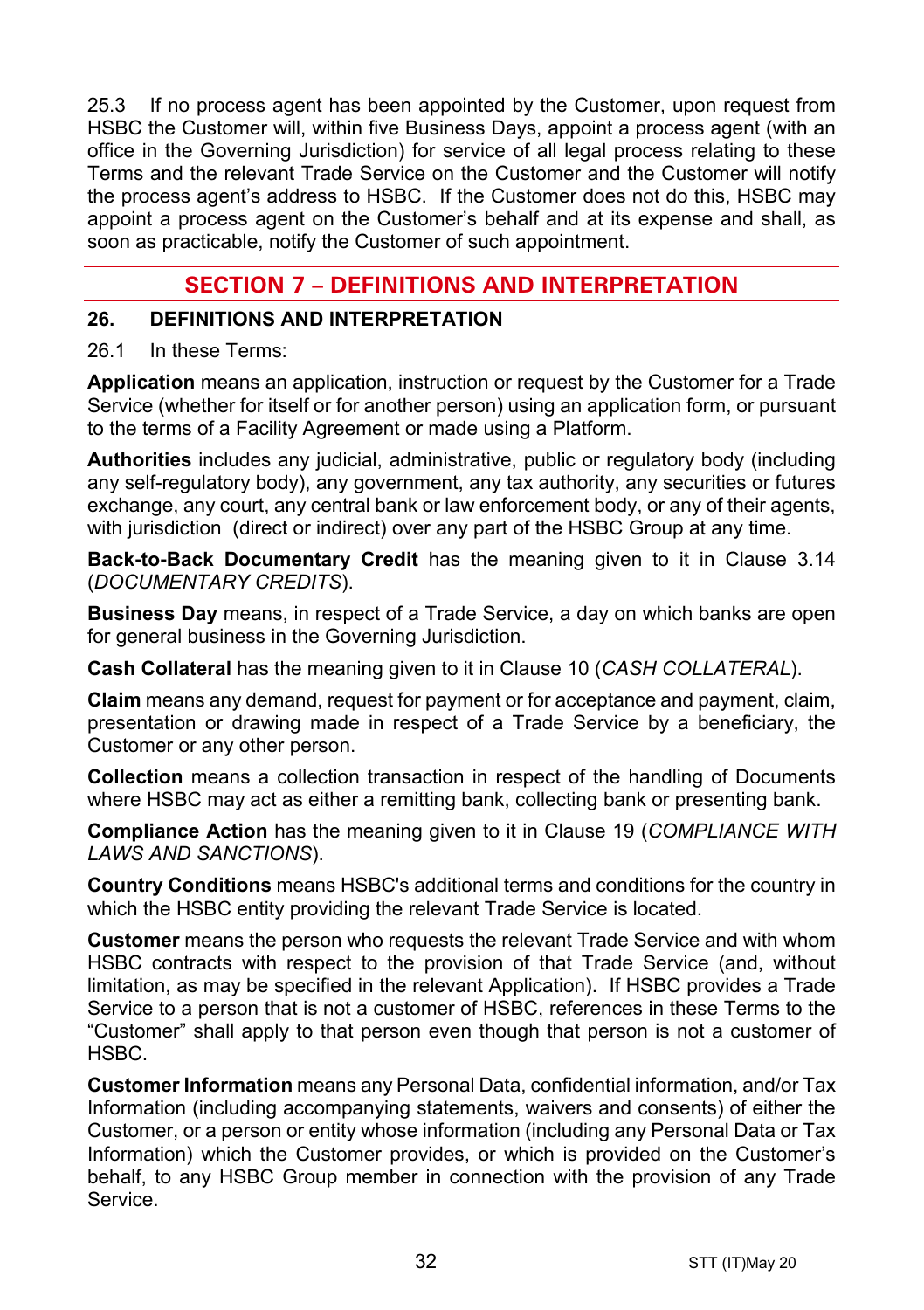#### **Customer Liabilities** means at any time:

(a) all liabilities of the Customer to HSBC or any HSBC Group member (including arising under or in connection with any Trade Service and these Terms) incurred in any currency and in any capacity and whether present or future, actual or contingent, direct or indirect, or incurred alone or jointly with any other person;

(b) interest on such liabilities (both before and after any demand or judgment) to the date on which HSBC or any such HSBC Group member receives payment, at the rates payable by the Customer or which would have been payable but for any circumstances which restricts payment;

(c) any costs and expenses incurred by HSBC or any HSBC Group member in making payment under or in respect of a Trade Service on behalf of the Customer (but without HSBC being under any obligation to do so) as a result of failure by the Customer to make such payment when due or demanded; and

(d) all costs and expenses (including legal fees on a full indemnity basis) of HSBC or any HSBC Group member in perfecting or enforcing its rights under or in respect of a Trade Service and these Terms.

**Documentary Credit** means a documentary credit or letter of credit or any commitment to issue a documentary credit or letter of credit (including any extension, renewal or amendment of the same).

**Documents** means any drafts, bills of exchange, promissory notes, cheques, documents of title, certificates, invoices, statements, transport documents, insurance policies, warehouse warrants, warehouse receipts or any other similar instruments relating to a Trade Transaction in respect of which HSBC has provided Trade Service(s) to the Customer.

**Electronic Means** has the meaning given to it in Clause 20 (*INSTRUCTIONS*).

**Exchange Rate** means HSBC's spot rate of exchange (or if HSBC does not have an available spot rate of exchange for the relevant currency, any other publicly available spot rate of exchange selected by HSBC) for the purchase of the required currency in the relevant foreign exchange market at the relevant time using the currency in which the relevant payment was paid (where any such spot rate of exchange shall be selected by HSBC acting reasonably in the circumstances).

**External Provider** means a person (other than HSBC) that makes any Platform available to HSBC and/or the Customer.

**External Terms and Conditions** means any agreement which is entered into between an External Provider and either HSBC or the Customer setting out the terms and conditions applicable to HSBC's or the Customer's use of a Platform.

**Facility Agreement** means a letter or agreement between the Customer and HSBC pursuant to which HSBC agrees to provide to the Customer a facility in respect of Trade Services.

**Finance** means discounting, negotiating, purchasing, prepaying, early paying or endorsing a Document (whether or not drawn under a Documentary Credit or Collection) or Documentary Credit and **Financed** and **Finances** shall be construed accordingly. For the avoidance of doubt, **Finance** does not include a Trade Finance Loan.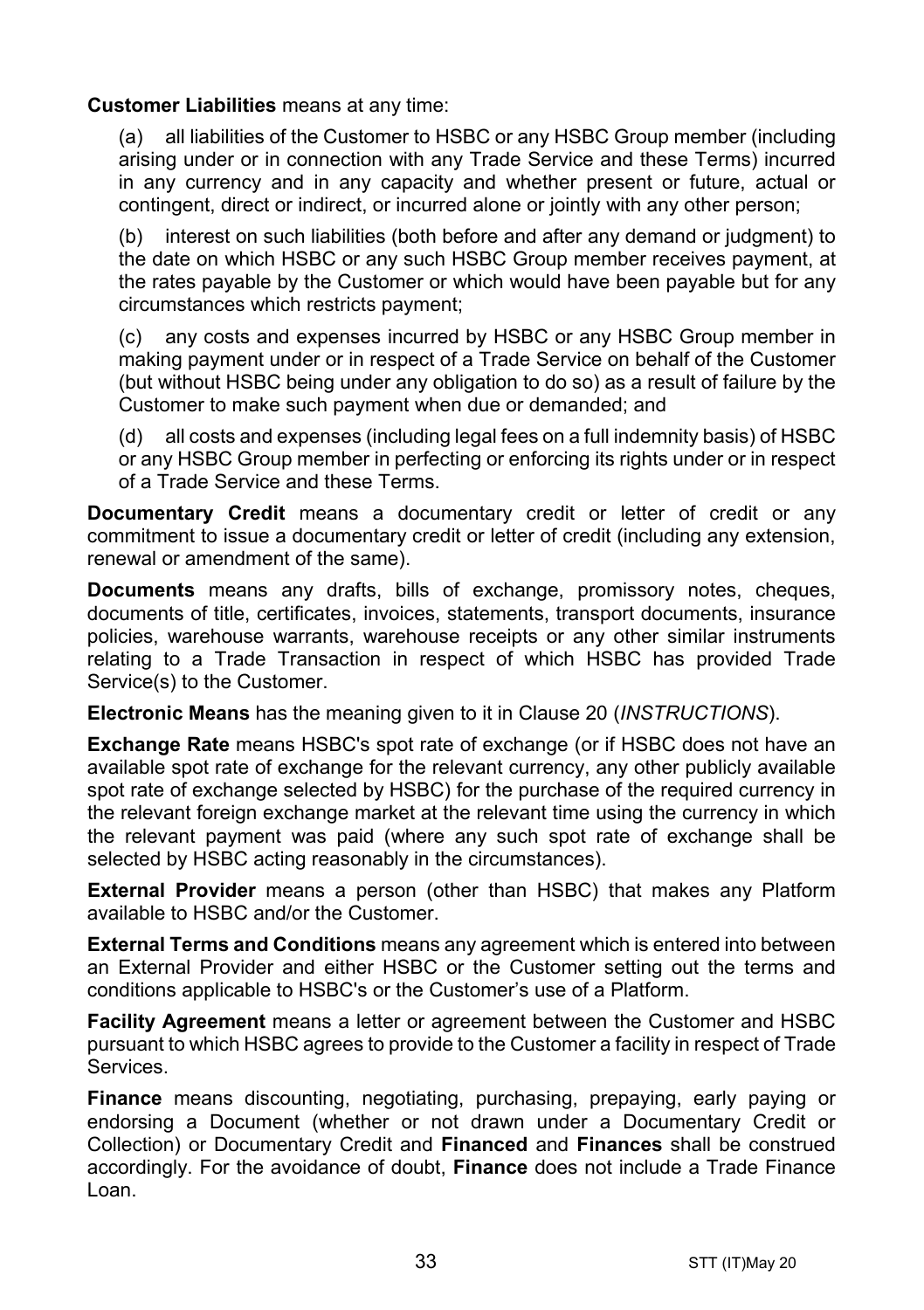**Goods** means the goods or products which are the subject of a Trade Transaction in respect of which HSBC has provided Trade Service(s) to the Customer.

**Governing Jurisdiction** means the jurisdiction in which the relevant HSBC entity providing the Trade Service is located or such other jurisdiction agreed in writing between the Customer and HSBC or specified in the relevant Country Conditions.

**HSBC** means the HSBC Group member (or, if applicable, the branch of such HSBC Group member) providing the relevant Trade Service, and its successors and assigns and, where the context permits, includes any person appointed by HSBC under Clause 23.1(a) (*DISCLOSURE, CONFIDENTIALITY AND PRIVACY*).

**HSBC Group** means HSBC Holdings plc and its subsidiaries and affiliates from time to time.

**ICC** means the International Chamber of Commerce.

**Increased Costs** means a reduction in the rate of return from a Trade Service or on HSBC's overall capital, an additional or increased cost or a reduction of any amount due and payable under these Terms or in respect of a Trade Service, which is incurred or suffered by HSBC to the extent that it is attributable to HSBC performing its obligations under these Terms or a Trade Service.

**Indemnified Party** has the meaning given to it in Clause 9 (*REIMBURSEMENT AND INDEMNITY*).

**Instruction** has the meaning given to it in Clause 20 (*INSTRUCTIONS*).

**Instrument** means any SBLC, demand guarantee (including an avalisation, coacceptance or acceptance of a Document), bond, counter-guarantee, counter-SBLC, or similar independent payment obligation (including any extension, renewal or amendment of the same).

**Losses** has the meaning given to it in Clause 9 (*REIMBURSEMENT AND INDEMNITY*).

**Master Documentary Credit** has the meaning given to it in Clause 3.14 (*DOCUMENTARY CREDITS*).

**Personal Data** means any information relating to an individual from which such individual can be identified, including sensitive personal data, name(s), residential address(es), contact information, age, date of birth, place of birth, nationality, citizenship, personal and marital status.

**Platform** means any electronic platform (a) used by HSBC, the Customer or any other person for giving or receiving any Instruction, Claim or other communication in relation to any Trade Service, and/or (b) used by HSBC or any other person for issuing or providing any Trade Service, and shall include HSBCnet.

**Recourse Event** means in respect of a Trade Service:

(a) any misrepresentation, alleged or actual fraud, illegality or unauthorised act of the Customer and/or any other party to the Trade Transaction;

(b) any alleged or actual invalidity, non-compliance or unenforceability of the Documentary Credit, SBLC, Document(s) or Trade Transaction (as applicable); or

(c) any injunction, court order, law, regulation or Sanctions which restrict any payment (whether to or from HSBC and/or not subsequently discharged).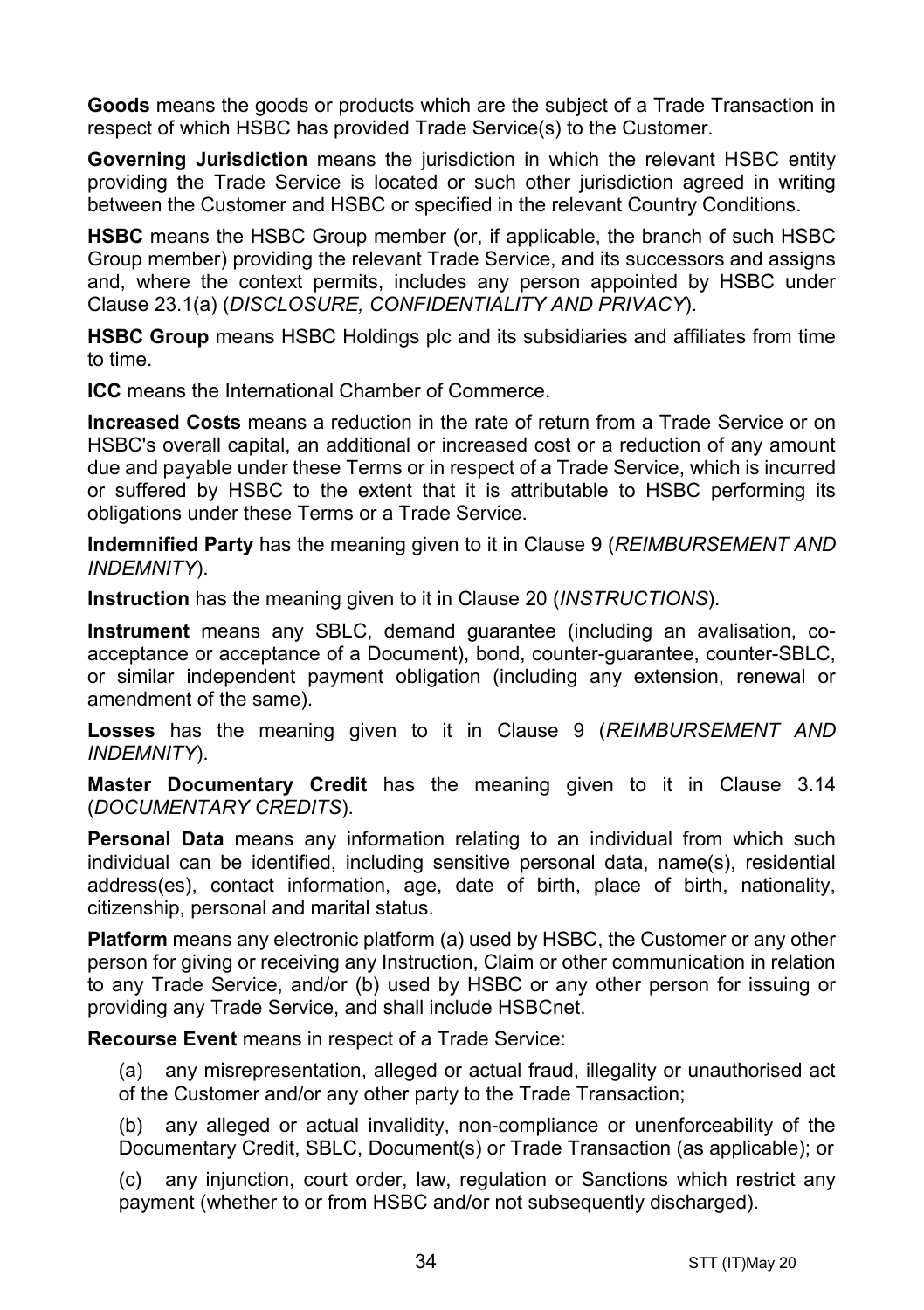**SBDC** means a standby documentary credit.

**SBLC** means a standby letter of credit (which includes an SBDC).

**Sanction** has the meaning given to it in Clause 19 (*COMPLIANCE WITH LAWS AND SANCTIONS*).

**Security Agreement** means any document creating security or quasi-security over any of the Customer's rights and/or assets in support of any obligations which the Customer may have to any HSBC Group member from time to time.

**Tariff Book** means, if applicable in the relevant jurisdiction, HSBC's tariff book setting out HSBC's fees, commissions, interest rates and other rates for Trade Services as is available upon request by the Customer and/or can be accessed online.

**Tax** includes goods and services tax, value added tax, sales tax, stamp duty or any tax, levy, impost, deduction, charge, rate, duty, compulsory loan or withholding which is levied or imposed by a government agency, and any related interest, penalty, charge, fee or other amount (but does not include tax on the overall net income of HSBC).

**Tax Information** means any documentation or information (and accompanying statements, waivers and consents) relating, directly or indirectly, to the Customer's tax status and the tax status of any owner, "controlling person", "substantial owner" or beneficial owner of the Customer.

**Trade Finance Loan** means a loan, advance, credit or other financial accommodation provided by HSBC to the Customer in respect of a Trade Transaction.

**Trade Service** includes:

(a) the issue of a Documentary Credit and instructing any advising bank, nominated bank or confirming bank in relation to such Documentary Credit;

(b) acting as the advising bank, nominated bank or confirming bank (on a disclosed or undisclosed basis) in relation to a Documentary Credit;

(c) the issue of an Instrument and/or instructing any correspondent bank in relation to, and issuing an counter-guarantee, counter-SBLC or indemnity in respect of, an Instrument;

(d) acting as the advising bank, confirming bank or correspondent bank in relation to an Instrument;

(e) the handling of a Documentary Credit, Instrument or Document;

- (f) Collections;
- (g) the provision of any Finance;
- (h) the provision of a Trade Finance Loan;

(i) the issue of a letter of indemnity or shipping guarantee and/or the signing, endorsement or release of any Transport Document;

- (j) the release of Documents;
- (k) any other service or product relating to a Trade Transaction provided,

by HSBC to, at the request of, or in respect of the Customer.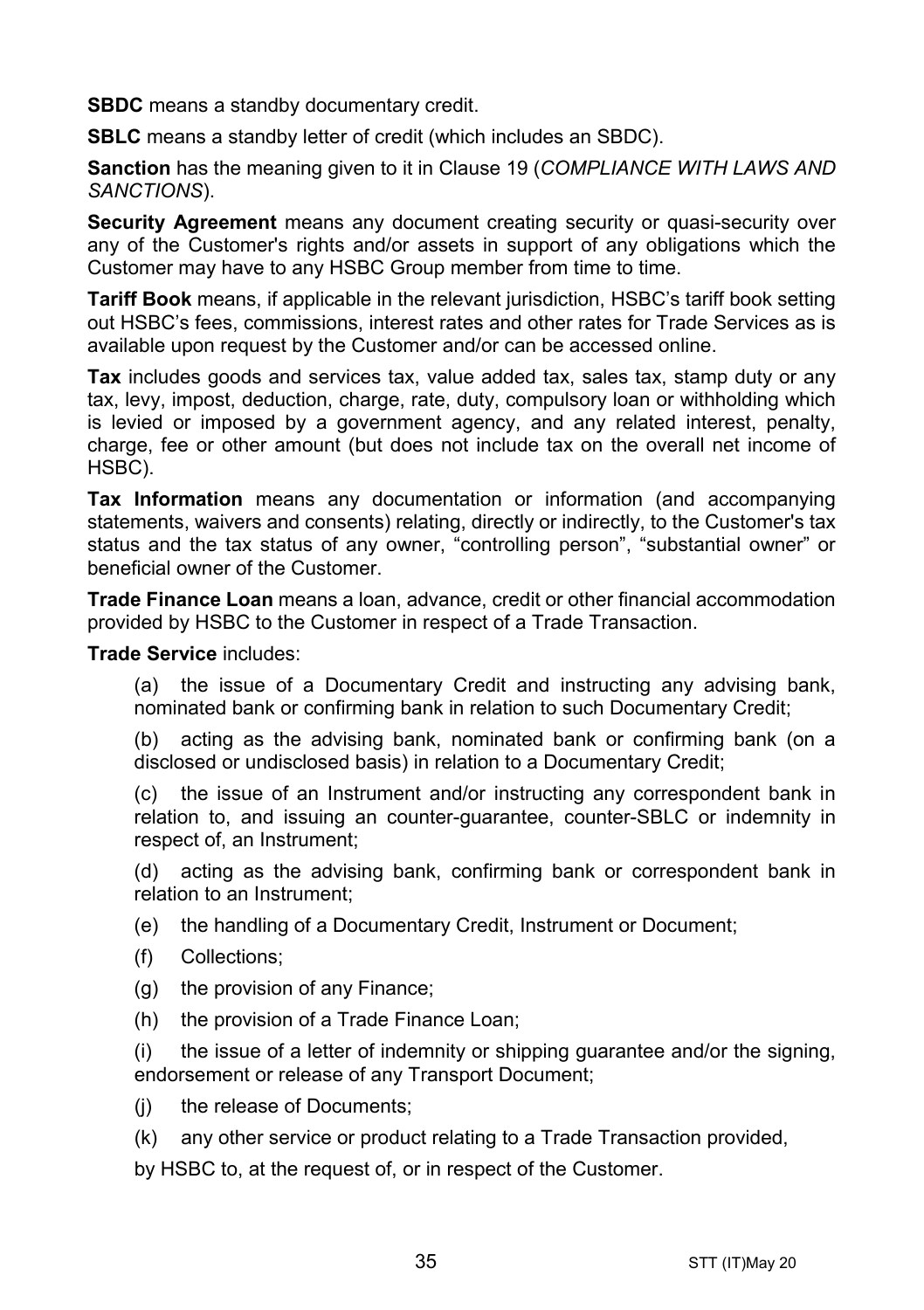**Trade Transaction** means a transaction involving the sale or purchase by the Customer of goods or services from/to a third party, and includes any contract(s) on which such transaction may be based.

**Transport Documents** has the meaning given to it in Clause 8 (*APPLICATIONS FOR RELEASE OF GOODS, SHIPPING GUARANTEES AND LETTERS OF INDEMNITY*).

**USD** means the lawful currency of the United States of America.

26.2 Unless contrary indication appears, any reference in these Terms to:

an **Application** or **Trade Service** (and any reference in an Application to a **Trade Service**) includes (where applicable) the contract created between the Customer and HSBC by HSBC accepting that Application by providing or undertaking that Trade Service;

(a) the **Customer**, **HSBC** or any other person shall be construed so as to include its successors in title, permitted assigns and permitted transferees to, or of, its rights and/or obligations under these Terms, an Application, a Facility Agreement or Country Conditions;

(b) **include** or **including** means include or including "without limitation";

(c) HSBC making a determination or decision or undertaking an action means that HSBC is making or undertaking, and is permitted to make or undertake, such determination, decision or action in its sole discretion or opinion without reference to, or consent from, the Customer or any other person;

(d) an authorisation or confirmation by, or instruction from, the Customer means that such authorisation, confirmation or instruction is irrevocable unless waived by HSBC;

(e) a **person** includes any individual, firm, company, corporation, government, state or agency of a state or any association, trust, joint venture, consortium, partnership or other entity (whether or not having separate legal personality);

(f) a **regulation** includes any regulation, rule, official directive, request or guideline (whether or not having the force of law) of any governmental, intergovernmental or supranational body, agency, department or of any regulatory, self-regulatory or other authority or organisation;

(g) these **Terms** include the Country Conditions;

(h) these **Terms** or any other agreement or instrument is a reference to these Terms or, as the case may be, other agreement or instrument as amended, supplemented, novated and/or replaced from time to time;

- (i) the singular shall include the plural and vice versa; and
- (j) section and clause headings are for ease of reference only.

In addition to these Terms being incorporated into each Application, these Terms may also be incorporated by HSBC into a Facility Agreement or any other document or agreement.